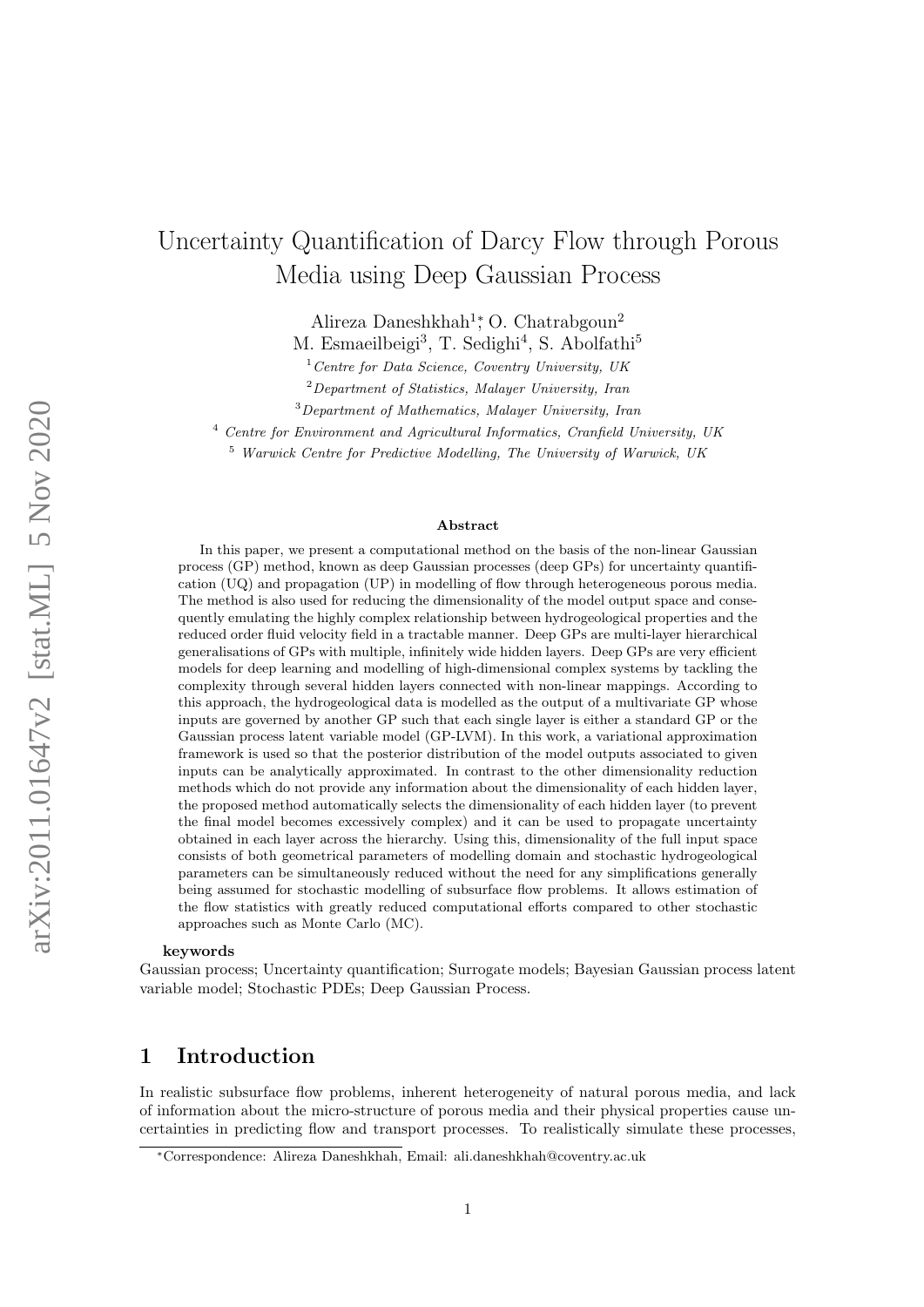effects of the heterogeneities should be incorporated into the classical governing equations describing the flow and transport problems, and possible uncertainties should be quantified. For this, the classical partial differential equations need to be solved with some stochastic approaches. Monte-Carlo approach is a powerful method for uncertainties quantification in a system, has been widely used for modelling flow and transport in porous media [\[1,](#page-24-0) [2,](#page-24-1) [3\]](#page-24-2). In this method, according to specified probabilistic distributions for random properties of porous media, different samples for related parameters of the problem governing equations are generated, and the equations are solved repeatedly for each sample. Therefore, depending on the number of contributing parameters in the problem, the size of the domain under consideration, and magnitude of the sampling errors, Monte-Carlo approach can be computationally intensive and time consuming [\[4,](#page-24-3) [5\]](#page-24-4). Analyticalbased stochastic approaches which are mainly developed on the basis of perturbation and moment equation methods [\[1,](#page-24-0) [6,](#page-24-5) [7\]](#page-24-6) are other types of modelling techniques that is capable to consider the probabilistic nature of hydrological processes in the porous media. Previous investigations of authors [\[1,](#page-24-0) [8,](#page-24-7) [9\]](#page-24-8) have shown that the perturbation theory is capable to develop transparent close form stochastic equations describing correlations between stochastic parameters of the modelling domain and physical transport mechanisms. However, the need for utilizing advanced analytical methods to solve stochastic governing equations, makes the approach unfeasible and and cumbersome to be used for more complex flow conditions such as multiphase flow condition.

The alternative method to mitigate aggregate simulation cost is to build an accurate, cheap to-evaluate surrogate model that can be interrogated in place of expensive simulations [\[10\]](#page-24-9). The surrogate-based UQ methods have received increasing attention over the past two decades, among them Polynomial chaos (PC) and Gaussian process (GP) emulations. The PC and its other variants including generalized PC (gPC) and multi-element gPC (ME-gPC) [\[11,](#page-24-10) [12\]](#page-24-11) suffer from various drawbacks, including modeling of discontinuities in the response surface and the curse of dimensionality [\[13,](#page-24-12) [14\]](#page-24-13).

The GP surrogate was originally developed for curve fitting and regression, but it has recently become popular for a wide-range of supervised and unsupervised applications [\[15\]](#page-24-14) including regression, classification, image processing and data visualization. In this method, the simulator is considered as an unknown function of its input parameters, which is modeled as a realization of multivariate normal distribution. The GP model was extended for prediction tasks in [\[16\]](#page-24-15) within a fully Bayesian framework. The methodology has been revisited and refined in [\[17\]](#page-25-0) in terms of mathematical elegance, and to incorporate additional sources of uncertainty (including model discrepancy, parametric uncertainty, observation error) so that the methodology can be used in other disciplines. Emulators have then been applied to deal with various objectives, including uncertainty analysis [\[18\]](#page-25-1), sensitivity analysis [\[19\]](#page-25-2) and calibration [\[17,](#page-25-0) [20\]](#page-25-3).

The scalar GP model was extended in [\[21\]](#page-25-4) by placing a multi-dimensional GP prior over the simulator. They assumed a separable covariance structure which is clearly a restrictive assumption [\[22\]](#page-25-5). Despite this simplification, the multivariate GP models become computationally exhaustive as the dimensionality of the output space increases [\[13\]](#page-24-12).

These computational intractability of the multivariate GP models with high-dimensional outputs could be resolved by considering an efficient dimension reduction (DR) approach before applying the emulator [\[23\]](#page-25-6). Such approaches for both the model input and output include techniques such as principal component analysis (PCA), generative topographic mapping, Gaussian process latent variable model (GP-LVM). In [\[24\]](#page-25-7) PCA was applied to the output space. Various non-linear dimensionality reduction approaches have also been developed [\[23\]](#page-25-6), such as multidimensional scaling, isometric mapping (Isomap), Kernel PCA (KPCA), GP-LVM, and others. The applications of these techniques to UQ tasks remains limited as most of these approaches are not fully probabilistic.

In this paper, we first present a comprehensive approach for dimensionality reduction of the output space and then proceed by emulating the highly complex relationship between input and the dimensionality reduced output in a very tractable manner. The multi-dimensional emulation model is broken into several stages to enhance predictive performance of the emulator as well as its computational tractability. This hierarchical emulator model is constructed by combining the deep neural network (deep NN) and GP-LVM. This new surrogate model which is resulted from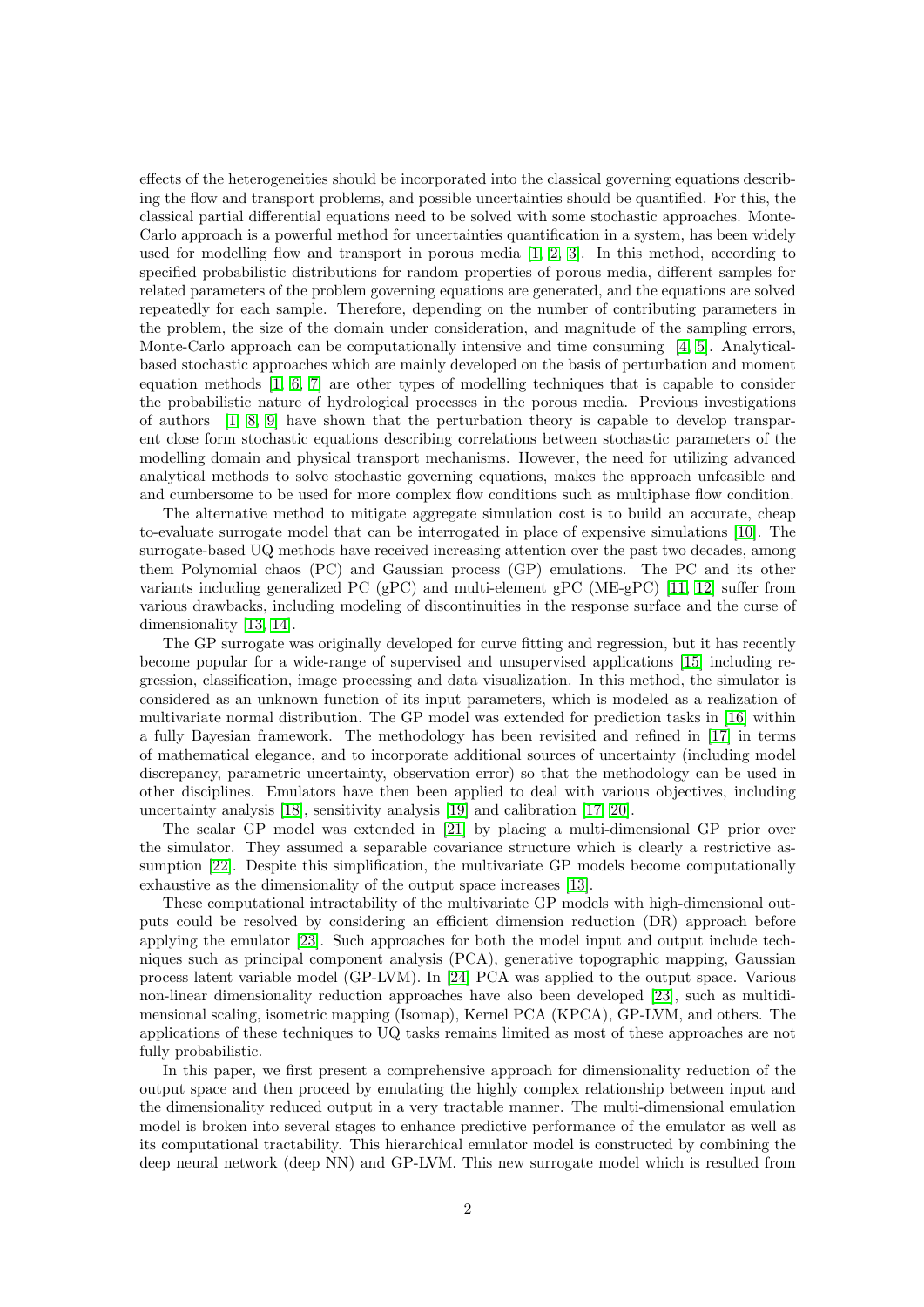nesting GPs is called *deep GP* [\[25\]](#page-25-8) due to the relationship between these models and deep neural network (NN) model [\[26,](#page-25-9) [27\]](#page-25-10). Each layer of the selected NN architecture is modeled as the output of a multivariate GP, whose inputs are governed by another GP. However, the final model resulted from the composition of the GPs is no longer a GP, thus more complex interactions between the input/output data can be effectively learned. The intermediate hidden variables can be thought of as the proper coarse grained variables needed to accurately capture the complex (often multiscale) nature of the input/output variables.

One of the advantages of our proposed methodology is that the full input space consists of both physical domain and stochastic inputs can be simultaneously reduced, and no simplification as was considered in [\[13\]](#page-24-12) is assumed in this work. The deep GP approach to UQ is straightforward, and efficiently overcomes both the out-of-sample problems (projecting a new high-dimensional sample into its low-dimensional representation) and pre-image problems (projecting back from the lowdimensional space to the full-data space). In addition, the proposed methodology provides an effective probabilistic modelling of high dimensional data which lie on a non-linear manifold [\[28\]](#page-25-11). In addition, a deep GP as a generative model is able to capture non-stationary and non-smoothness in the stochastic space [\[25,](#page-25-8) [27\]](#page-25-10). One can analytically approximate the posterior distribution of the high-dimensional model responses given the high-dimensional inputs using a variational methodology. The resulting distribution can be then used to automatically select and tune the model architecture without the need for cross-validation. The approach is demonstrated with classical UQ tasks including computing the error bars for the statistics of interest in a number of stochastic PDE based models.

Section [2](#page-2-0) reviews the fundamentals of multivariate GP regression needed in this paper. Section [3](#page-4-0) is dedicated to the general methodology of reducing the dimensionality of the input and output fields, and emulating the relationship between these reduced fields. In Section [3.2,](#page-7-0) we show how this variational methodology can be extended in the hierarchical setting and through the latent layers to train the deep GP model. We then discuss how the deep GP framework allows for efficient regularization, as well as automatic structure discovery. In this section, we also present numerical algorithms to compute posterior predictive means and variances of each latent layer and model output. We finish this section by discussing how the trained deep GP model can be used for UQ and computing the quantities of interest including error bars on quantities of interest. Section [4](#page-13-0) provides a numerical example for Darcy flow through porous media. We conclude in Section [5.](#page-21-0)

## <span id="page-2-0"></span>2 Unsupervised Learning Using Gaussian Process Models

Here, we discuss how GP emulators can be used for modelling nonlinear regression. Since the physical model of interest to this study is complex. The outputs can be derived as the computer code model outputs [\[18,](#page-25-1) [21\]](#page-25-4) which return a multi-output response  $\mathbf{y} \in \mathbb{Y} \subset \mathbb{R}^{\nu}$ , where the output space is denoted by Y and  $\nu > 0$  stands for the dimension of Y. The corresponding input to  $\mathbf{v} \in \mathbb{Y}$ is illustrated by  $\mathbf{x} \in \mathbb{X} \subset \mathbb{R}^{\kappa}$ , where the input space, X dimension is  $\kappa > 0$ . Due to the purpose of our study, it would be plausible to consider  $\mathbf{x} \in \mathbb{X}$  as a second-order random field, illustrated by  $\mathbf{x} = \mathcal{Q}(s, \lambda)$ , where  $s \in \mathbb{S} \subset \mathbb{R}^2$ ,  $\lambda \in \Lambda$ ; S exhibits a bounded spatial domain and  $\Lambda$  is a sample space. The inputs (random fields) are generated by sampling from a distribution  $\zeta(\mathbf{x})$  where the dependencies between input points over S (the spatial domain of interest) can be included using a suitable covariance function. A plausible candidate for  $\zeta(\mathbf{x})$  is a zero mean GP distribution with the squared-exponential kernel function [\[29\]](#page-25-12). The covariance function can be approximated using the Karhunen-Loève Expansion (KLE) method and illustrate over a grid with the size of  $g_x \times g_x$ . Here, we only use the KLE method as a tool to generate realisations from the considered random field. Therefore, the dimension of the input space  $\mathbb{X} \subset \mathbb{R}^{\kappa}$  is thus computed as  $\kappa = g_x \times g_x$ , and not the number of terms that for example the KL expansion is truncated at.

The output, y at the input x, is represented by  $y = f(x)$ , and the output is also a random field evaluated over the  $g_y \times g_y$  grid, and  $f : \mathbb{X} \to \mathbb{Y}$  takes the input data  $\mathbf{x} \in \mathbb{X}$  for a Partial Differential Equation (PDE) into the solution  $y \in Y$  as a forward mapping (see Section [4](#page-13-0) for further details).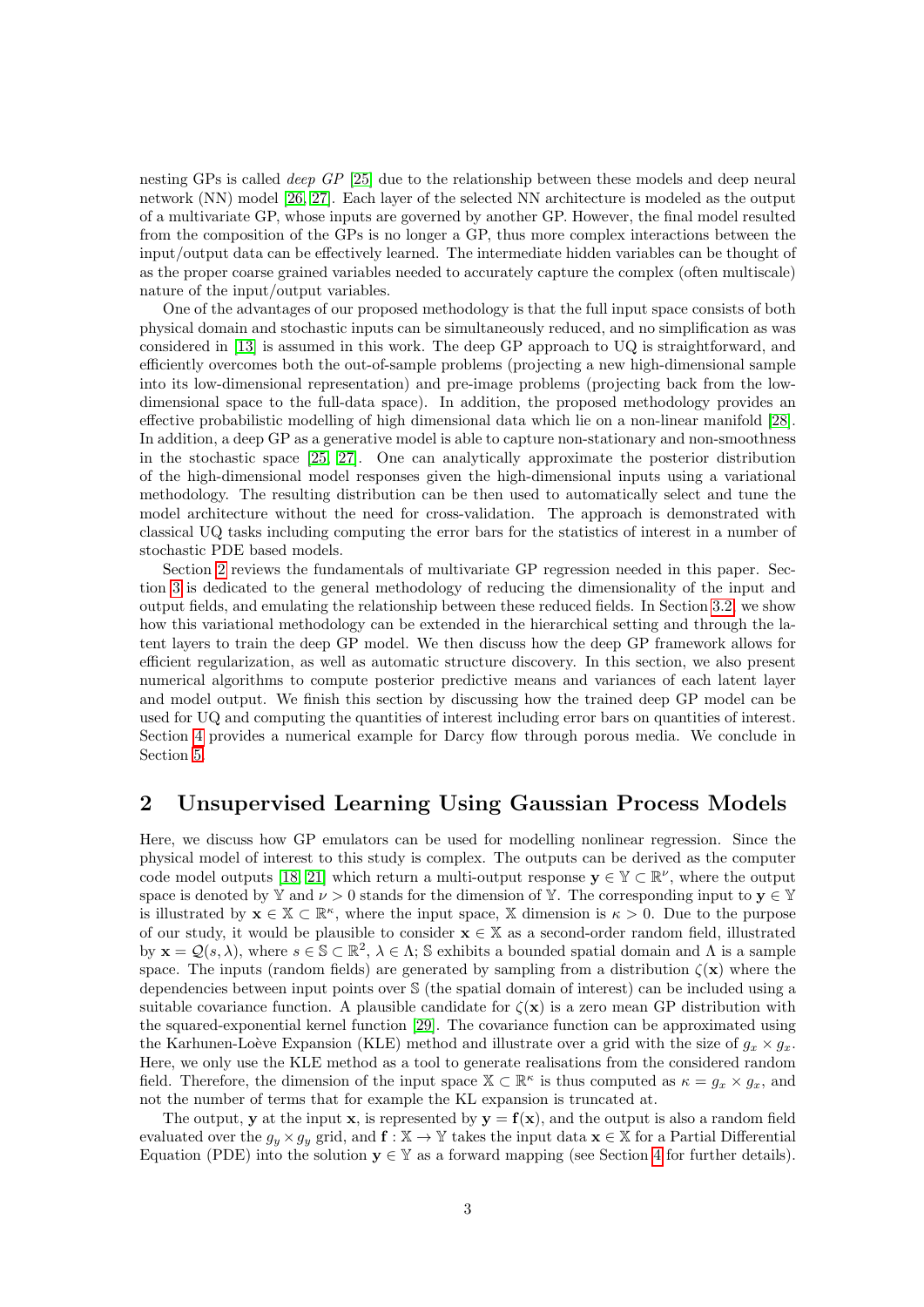The main aim of Uncertainty Propagation (UP) is to determine the propagation of the randomness in the input  $x$  into the randomness in some quantity of interest of the output  $y$  including the mean, variance and probability distribution function (pdf). For complex physical models, evaluating the probability density function  $f(.)$  is computationally expensive. Therefore, the aforementioned quantities of interests (QoIs) cannot be evaluated using the conventional computational approaches such as MC methods which demand too many model runs. In order to evaluate the QoIs,  $f(.)$ must be approximated based on the limited number of the model runs in a computationally and mathematically feasible manner.

In other words, we wish to learn about  $f(\cdot)$  such that its point estimate and uncertainty (e.g., error bars) around the point estimate can be efficiently derived based on the limited observed data, formulated as  $\mathcal{D} = (\mathbb{X}, \mathbb{Y})$ . Here  $\mathbb{X} = (\mathbf{x}_1, \dots, \mathbf{x}_n)^T \in \mathbb{R}^{n \times \kappa}$  are the observed inputs, and  $\mathbb{Y}=(\mathbf{y}_1,\ldots,\mathbf{y}_n)^T\in\mathbb{R}^{n\times \nu}$  are the corresponding outputs. In this regard,  $\mathbf{y}_i$  is a random field realisation evaluated over the  $g_y \times g_y$  gird, reshaped in a column vector of size  $\kappa = g_y \times g_y$  and obtained by solving the governing PDE at  $\mathbf{x}_i$ . A plausible way to probabilistically estimate  $\mathbf{f}(\cdot)$ given small number of observation is to follow the Bayesian paradigm originally proposed in [\[18\]](#page-25-1), where  $f(\cdot)$  is considered as an unknown function, and a GP distribution is placed as a prior over functional space. In this context, a stochastic process is called Gaussian Process if any finite subset,  $\mathcal{F}(\mathbb{X}) = (\mathbf{f}(\mathbf{x}_1), \mathbf{f}(\mathbf{x}_2), \dots, \mathbf{f}(\mathbf{x}_n))$  has a joint Gaussian distribution with mean vector  $\mu(\mathbb{X})$ and the covariance matrix  $\mathcal{K}(\mathbb{X}, \mathbb{X})$ . Since uncertainty about  $\mu(.)$  can be taken into account by adding an extra term to the kernel, we assume that the mean function is simply zero everywhere, i.e.,  $\mu(.) = 0$ . Each element of covariance matriz  $\mathcal{K}(.,.)$  is constructed from the correlation function between the input data points as follows

$$
k_{ij} = k(\mathbf{x}_i, \mathbf{x}_j), \ \forall i \neq j, \ i, j = 1, \dots, n.
$$

It should be noted that this correlation function can characterise the correlations of the outputs at the selected input data points.

The correlation function which is widely used in many applications and also considered throughout this paper is the exponential quadratic (also known as RBF) with the following functional form

$$
k(\mathbf{x}_i, \mathbf{x}_j) = \tau_0^2 \exp\{-(\mathbf{x}_i - \mathbf{x}_j)^T \mathbf{B}(\mathbf{x}_i - \mathbf{x}_j)\},\tag{1}
$$

where  $(\tau_0, \mathbf{B})$  denote the covariance function hyper-parameters, **B** is a diagonal matrix of positive smoothness parameters (or length-scale parameters),  $\mathbf{b} = (b_1, \ldots, b_k)$ .

The output  $\bf{v}$  will then can be presented in the following form given this assumption that the data are generated with Gaussian white noise  $\epsilon$  around the function  $f(.)$ ,

$$
\mathbf{y} = \mathbf{f}(\mathbf{x}) + \boldsymbol{\epsilon}, \quad \boldsymbol{\epsilon} \sim \mathcal{N}(\mathbf{0}, \sigma^2 \mathbf{I}). \tag{2}
$$

The likelihood function is then given by

<span id="page-3-1"></span>
$$
p(\mathbb{Y} \mid \mathcal{F}, \mathbb{X}) = \mathcal{N}(\mathcal{F}, \sigma^2 \mathbf{I}).
$$
\n(3)

where  $\mathcal{F} = (\mathbf{f}(\mathbf{x}_1), \mathbf{f}(\mathbf{x}_2), \dots, \mathbf{f}(\mathbf{x}_n))$  follows a GP with the above mean and covariance functions, that is,

<span id="page-3-0"></span>
$$
p(\mathcal{F} \mid \mathbf{X}) = \mathcal{N}(\mathbf{0}, \mathcal{K}(\mathbb{X}, \mathbb{X})),\tag{4}
$$

The joint distribution of  $(\mathbb{Y}, \mathcal{F})$  given X can be obtained by multiplying Eqs. [4](#page-3-0) and [3.](#page-3-1) In order to having a modelling framework where a whole family of functions can be simultaneously considered, we need to integrate out the function variables  $\mathcal F$  which results in

$$
p(\mathbb{Y} \mid \mathbb{X}) = \int p(\mathbb{Y} \mid \mathcal{F}, \mathbb{X}) p(\mathcal{F} \mid \mathbb{X}) d\mathcal{F} = \mathcal{N}(\mathbf{0}, \mathcal{K}(\mathbb{X}, \mathbb{X}) + \sigma^2 \mathbf{I}). \tag{5}
$$

This framework can improve the model fitting through the optimisation of  $p(\mathbb{Y} \mid \mathbb{X})$  with respect to  $(\sigma, \tau_0, \mathbf{b})$  which results in the maximum likelihood estimates.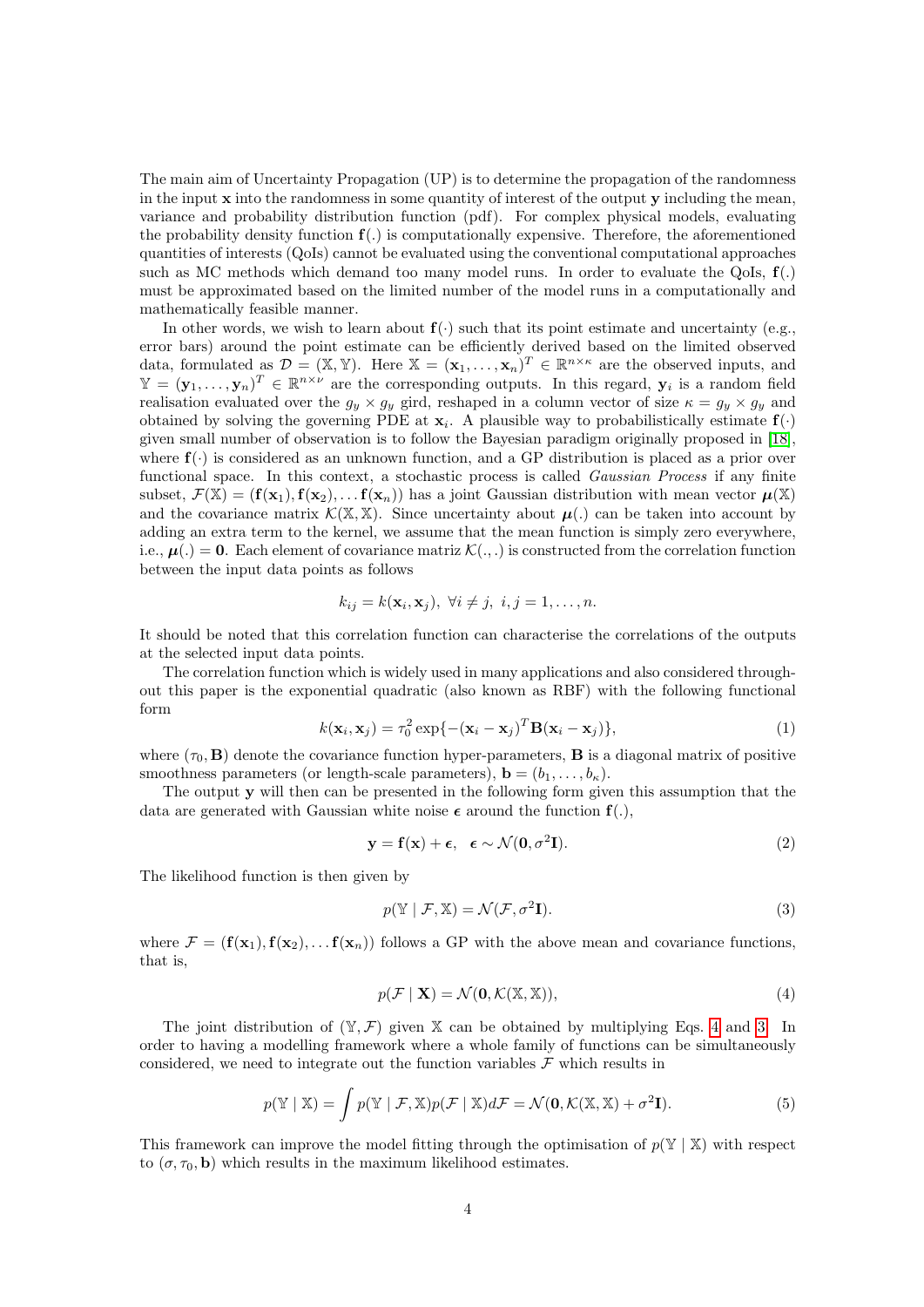In order to predict the latent variables at arbitrary test input locations  $x^*$  based on the noisy observations, we can write the predictive distribution of the GP regression model as

<span id="page-4-4"></span>
$$
\mathbf{f}^* \mid \mathbb{X}, \mathbb{Y}, \mathbf{x}^* \sim \mathcal{N}(\boldsymbol{\mu}_{f^*}, \boldsymbol{\Sigma}_{f^*}),
$$
\n(6)

where

<span id="page-4-3"></span>
$$
\boldsymbol{\mu}_{f^*} = \mathcal{K}(\mathbf{x}^*, \mathbb{X})[\mathcal{K}(\mathbb{X}, \mathbb{X}) + \sigma^2 \mathbf{I}]^{-1} \mathbb{Y},\tag{7}
$$

$$
\Sigma_{f^*} = \mathcal{K}(\mathbf{x}^*, \mathbf{x}^*) - \mathcal{K}(\mathbf{x}^*, \mathbb{X})[\mathcal{K}(\mathbb{X}, \mathbb{X}) + \sigma^2 \mathbf{I}]^{-1} \mathcal{K}(\mathbb{X}, \mathbf{x}^*),
$$
\n(8)

where **x**<sup>\*</sup> is the test input vector and **f**<sup>\*</sup> is the corresponding test function values. Moreover,  $\mathcal{K}(\mathbf{x}^*,\mathbb{X})$  and  $\mathcal{K}(\mathbf{x}^*,\mathbf{x}^*)$  are the covariance matrices evaluated at all pairs of training and test points [\[15,](#page-24-14) [14\]](#page-24-13). The predictive distribution presented above will be used for prediction the test points on the first latent variable and propagating the predicted output through the latent layers of the trained deep GP as explained in Section [3.3.](#page-11-0) The steps required to compute the predictive mean and covariance can be found in [\[15\]](#page-24-14).

## <span id="page-4-0"></span>3 The Deep Gaussian Process Methodology

In this section, an alternative for the multivariate GP model is proposed. The proposed surrogate model is applicable for deep learning and modelling of highly nonlinear and high-dimensional responses. This multivariate GP model is referred to as deep GP in this study. In this extent, a set of observations is required to construct the surrogate model which can be expressed as  $\mathcal{D} = (\mathbb{X}, \mathbb{Y}),$ as explained earlier. Deep GP is constructed based on the Stochastic Process Composition in probability theory which allows us to break down the emulation into several pieces. This approach would ease the computationally complexity of the multivariate GP models for emulating highdimensional inputs and outputs. In a deep GP model, a multivariate emulator can be constructed through process composition as thus:

<span id="page-4-1"></span>
$$
\mathbf{y} = \mathbf{f}_G(\mathbf{f}_{G-1}(\ldots \mathbf{f}_1(\mathbf{x}))) + \boldsymbol{\epsilon},\tag{9}
$$

Each element in the above composition is assumed to be drawn from a GP model as  $f_i \sim$  $\mathcal{GP}(\mathbf{0}, k(.,.))$  for  $i = 2, \ldots, G$ , where  $k(.,.)$  is the covariance function. In such a model, the data is modelled as the output of a multivariate GP such that inputs are governed by another GP. Ultimately, the resulting model out of this composition process represent the complex interactions between data which is no longer a GP.

A deep GP can be considered as a graphical model with three type of nodes: the parent nodes X as observed inputs data; the intermediate latent/hidden layers  $\mathbf{h}_i \in \mathbb{R}^{n \times q_i}$ , and the observed outputs data Y. In this regard,  $\mathbf{h}_i$  can be defined as,  $\mathbf{h}_i = \mathbf{f}_i(\mathbf{h}_{i-1}) + \boldsymbol{\epsilon}_i$ , for  $i = 2, \ldots, G + 1$ , where G is the number of latent/hidden layers,  $\epsilon_i \sim N(0, \sigma_i^2 I)$ , and  $f_i(.)$  is zero mean GP with specific covariance function,  $k(.,.)$ . The three type of nodes for the deep GP graphical model can be placed at the leaf nodes ( see Fig [1\)](#page-8-0).

#### <span id="page-4-2"></span>3.1 A Brief Introduction to Learning of the Gaussian Process Latent Variable Model

To construct a deep GP model for emulating high-dimensional input and output fields, the initial step is to train the model. In this regard, it is required to determine nonlinear latent variables. The GP-LVM is presented as a flexible unsupervised GP approach for nonlinear dimensionality reduction. This approach is key in determining nonlinear latent variables. Afterwards, an efficient Bayesian variational method is introduced for training GP-LVMs. Suppose the observed output data matrix  $\mathbb{Y} \in \mathbb{R}^{n \times \nu}$  and  $\mathbb{H} \in \mathbb{R}^{n \times q}$  where n is the number of observations,  $\nu$  is the dimensionality of each data vector and  $q \ll \nu$  for the purpose of dimensionality reduction. Moreover,  $\mathbf{h}_{i,:} \in \mathbb{R}^{\nu}$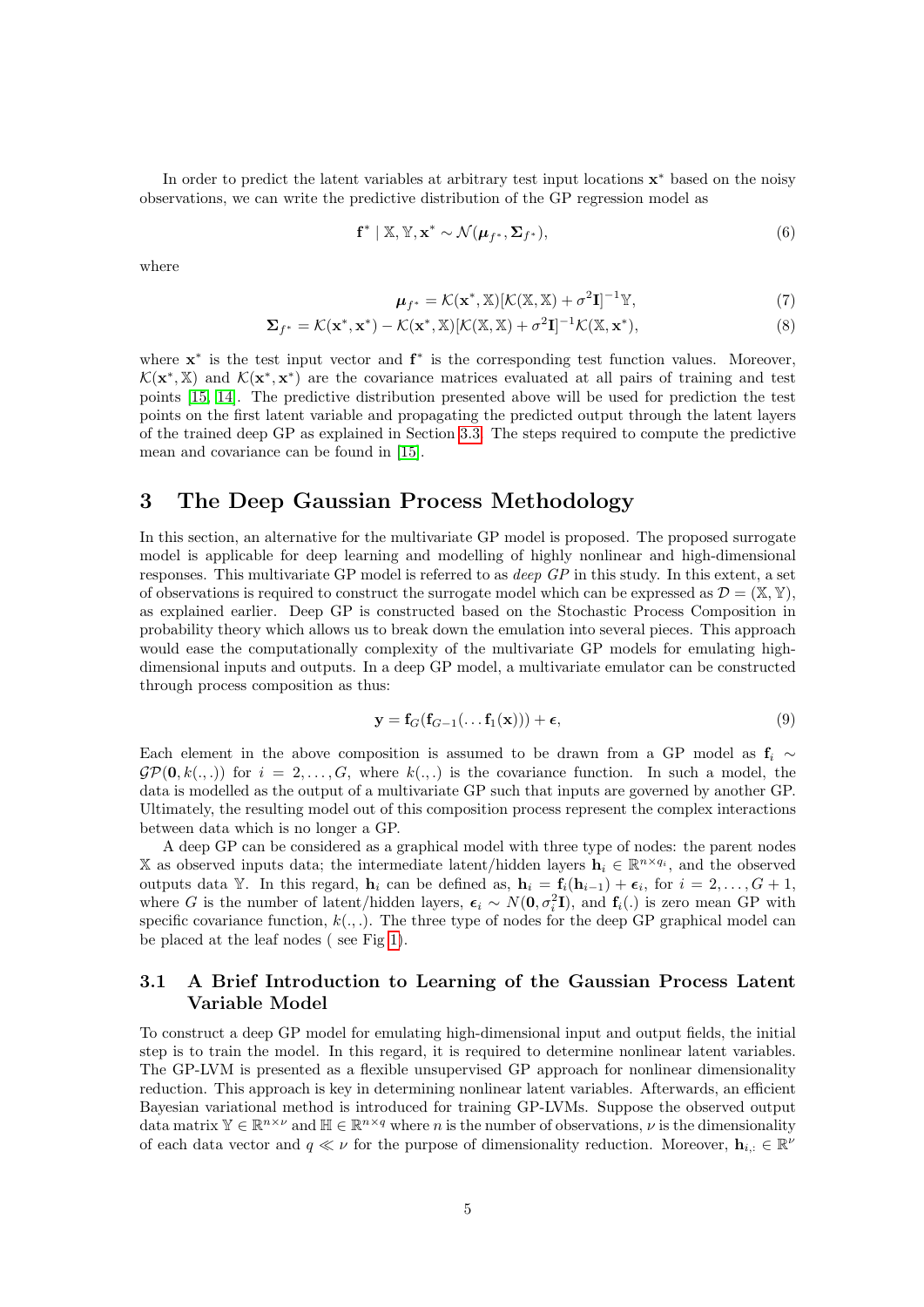and  $\mathbf{h}_{i,:} \in \mathbb{R}^q$  are denoted as the  $i^{th}$  row of Y and H, respectively. Therefore, the GP-LVM can be defined as a generative mapping from the latent space to the observation space as [\[28\]](#page-25-11):

$$
\mathbf{y}_{i,:} = \mathbf{f}(\mathbf{h}_{i,:}) + \boldsymbol{\epsilon}_i, \quad \boldsymbol{\epsilon}_i \sim \mathcal{N}(0, \sigma^2 \mathbf{I}), \quad i = 1, \dots, n,
$$
\n(10)

Using Eq. [9,](#page-4-1) the multivariable emulator  $f(\mathbf{h}_{i,:}) = (f_1(\mathbf{h}_{i,:}), \ldots, f_d(\mathbf{h}_{i,:}))$  and the zero-mean GP model is thus:

$$
f_g(\mathbf{h}_{i,:}) \sim \mathcal{GP}(\mathbf{0}, k(\mathbf{h}_{i,:}, \mathbf{h}'_{i,:})), \quad l = 1, \dots, \nu.
$$
 (11)

In order to create a Bayesian framework including uncertainty quantification, It is required to express the covariance function  $k(.,.)$  in the form of the squared exponential automatic relevance determination (ARD) kernel with different length scales and considering Bayesian variation GP-LVM [\[30\]](#page-25-13). The covariance function can be determined as:

<span id="page-5-0"></span>
$$
k(\mathbf{h}_{i,:}, \mathbf{h}_{j,:}) = \sigma_h^2 \exp\left(-\frac{1}{2} \sum_{k=1}^q \omega_k (\mathbf{h}_{i,k} - \mathbf{h}_{j,k})^2\right),\tag{12}
$$

where the covariance hyper-parameters is  $\theta_f = (\sigma_h, \omega_1, \dots, \omega_q)$  and  $\omega$  is a common length-scale parameter for all latent space directions. Considering the Bayesian treatment of the GP-LVM, the log marginal likelihood can be defined as follows

$$
\log p(\mathbb{Y}) = \log \int p(\mathbb{Y}, \mathcal{F}, \mathcal{H}) \, d\mathcal{H} d\mathcal{F},
$$
\n
$$
= \int p(\mathbb{Y} \mid \mathcal{F}) p(\mathcal{F} \mid \mathcal{H}) p(\mathcal{H}) \, d\mathcal{H} d\mathcal{F},
$$
\n
$$
= \log \int p(\mathbb{Y} \mid \mathcal{F}) \left( \int p(\mathcal{F} \mid \mathcal{H}) p(\mathcal{H}) \, d\mathcal{H} \right) d\mathcal{F},
$$
\n(13)

where,  $H$  is the input data matrix which can be treated as the latent variables and proportionate  $p(\mathcal{H})$  through the nonlinear mapping is thus:

$$
\int p(\mathcal{H}) \prod_{j=1}^{\nu} p(\mathbf{f}_{:,j} | \mathcal{H}) d\mathcal{H},
$$

where  $p(\mathbf{f}_{i,j} | \mathcal{H})$  is proportional to  $|\mathcal{K}_{ff}|^{-\frac{1}{2}} \exp\left(-\frac{1}{2}\mathbf{f}_{i,j}^T \mathcal{K}_{ff}^{-1} \mathbf{f}_{i,j}\right)$  and  $\mathbf{f}_{i,j}$  is the  $j^{th}$  column of  $\mathcal{F}_{i,j}$ , and  $\mathcal{K}_{ff} = k(\mathcal{H}, \mathcal{H})$  is the covariance matrix derived based on the kernel function given in Eq. [\(12\)](#page-5-0). Based on Jensen's inequality the variational lower bound for  $\log p(\mathbb{Y})$  can be expressed as:

$$
\log p(\mathbb{Y}) \ge \log \int q(\mathcal{F})q(\mathcal{H}) \log p(\mathcal{F} \mid \mathcal{H}) \ d\mathcal{F} d\mathcal{H} +
$$
  

$$
\int q(\mathcal{F})q(\mathcal{H}) \frac{p(\mathbb{Y} \mid \mathcal{F})p(\mathcal{H})}{q(\mathcal{F})q(\mathcal{H})} \ d\mathcal{F} d\mathcal{H}
$$
 (14)

The latent input elements of H appeared nonlinearly in the inverse kernel matrix,  $\mathcal{K}_{ff}^{-1}$  of log  $p(\mathbb{Y})$ . Therefore, the analytical integration over  $H$  is infeasible [\[31\]](#page-25-14). This limitation can be overcome using sparse approximation methods [\[32,](#page-25-15) [33\]](#page-25-16). Regarding this, an approximation can be constructed based on a small set of  $m \ll n$ ) auxiliary variables, that allow the reduction of the time complexity from  $\mathcal{O}(n^3)$  to  $\mathcal{O}(nm^2)$ . The main idea behind these methods is to augment the GP model with the pairs of input and output variables, denoted by  $\{(\mathbf{h}_u)_{i,:}\}_{i=1}^m$  and  $\{\mathbf{u}_{i,:}\}_{i=1}^m$ , respectively. These variables are stored in matrices,  $\mathcal{H}_u \in \mathbb{R}^{m \times q}$  and  $\mathcal{U} \in \mathbb{R}^{m \times \nu}$ , where  $\mathcal{H}_u$  is the inducing inputs matrix and  $U$  is the inducing output matrix. The marginal GP prior over the inducing variables can be derived using GP mapping [\[25\]](#page-25-8) as:

<span id="page-5-1"></span>
$$
p(\mathcal{U} \mid \mathcal{H}_u) = \prod_{j=1}^d p(\mathbf{u}_{:,j} \mid \mathcal{H}_u), \text{ where}
$$
  
\n
$$
p(\mathbf{u}_{:,j} \mid \mathcal{H}_u) = \mathcal{N}(\mathbf{u}_{:,j} \mid \mathbf{0}, \mathcal{K}_{uu}).
$$
\n(15)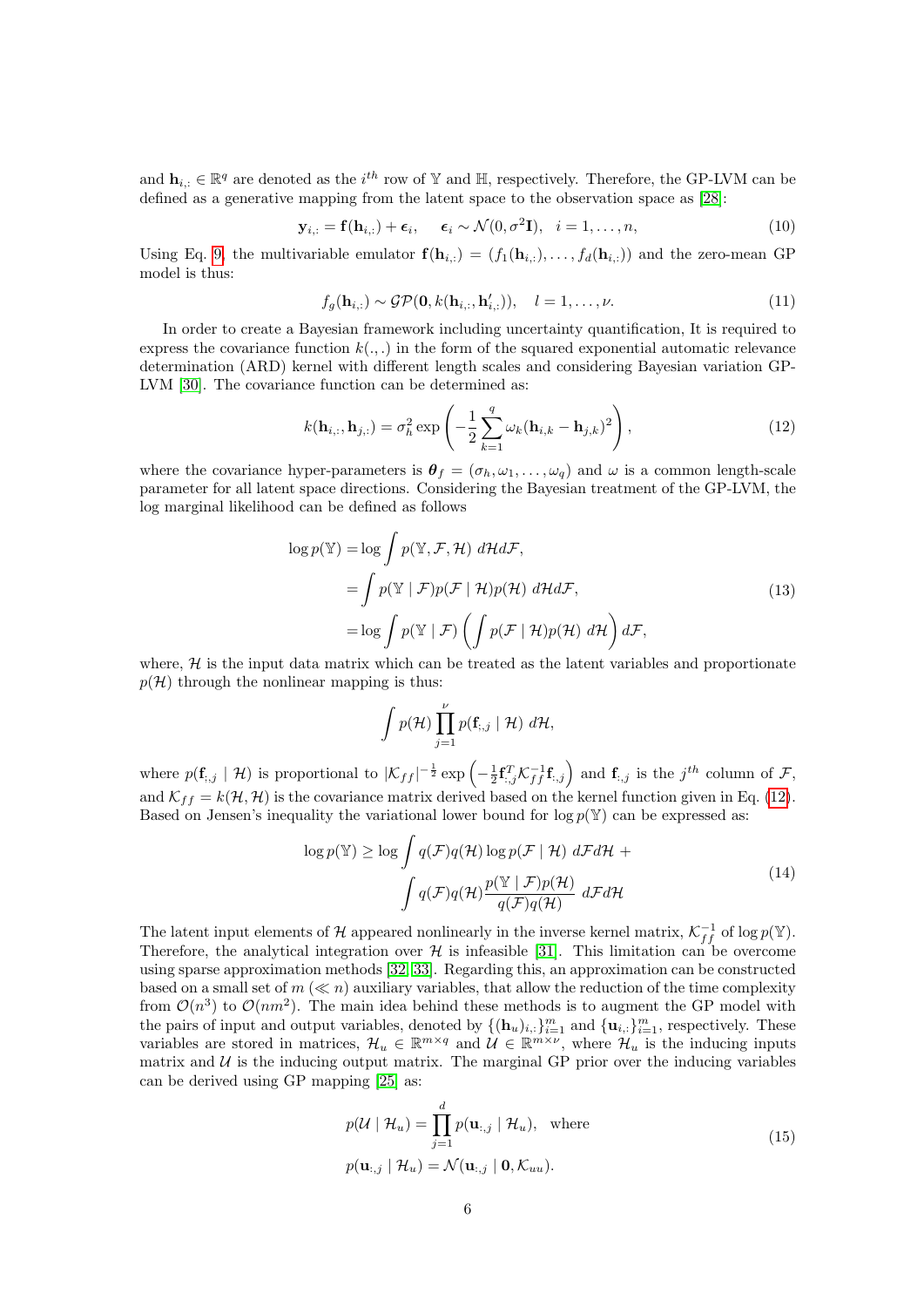Moreover, the conditional GP prior can be presented as:

<span id="page-6-0"></span>
$$
p(\mathcal{F} \mid \mathcal{U}, \mathcal{H}, \mathcal{H}_u) = \prod_{j=1}^{\nu} p(\mathbf{f}_{:,j} \mid \mathbf{u}_{:,j}, \mathcal{H}, \mathcal{H}_u), \text{ where}
$$
  
\n
$$
p(\mathbf{f}_{:,j} \mid \mathbf{u}_{:,j}, \mathcal{H}, \mathcal{H}_u) = \mathcal{N}(\mathbf{f}_{:,j} \mid \mathbf{\eta}_{:,j}, \tilde{\mathcal{K}}),
$$
\n(16)

and,  $\eta_{:,j} = \mathcal{K}_{fu} \mathcal{K}_{uu}^{-1} \mathbf{u}_{:,j}$ ,  $\tilde{\mathcal{K}} = \mathcal{K}_{ff} - \mathcal{K}_{fu} \mathcal{K}_{uu}^{-1} \mathcal{K}_{uf}$ . Using the inducing points, and by multiplying the distributions given in Eqs.  $(15)$ , and  $(16)$ , the expanded joint probability distribution of  $(\mathcal{H}, \mathbb{Y}, \mathcal{F}, \mathcal{U})$  can be expressed as:

$$
p(\mathcal{H}, \mathbb{Y}, \mathcal{F}, \mathcal{U} \mid \boldsymbol{\theta}) = p(\mathbf{Y} \mid \mathcal{F}, \sigma^2) p(\mathcal{F} \mid \mathcal{H}, \mathcal{H}_u, \mathcal{U}, \boldsymbol{\theta}_f) p(\mathcal{U} \mid \mathcal{H}_u) p(\mathcal{H})
$$
  
=  $p(\mathcal{H}) \{ \prod_{j=1}^d p(\mathbf{y}_{:,j} \mid \mathbf{f}_{:,j}) p(\mathbf{f}_{:,j} \mid \mathbf{u}_{:,j}, \mathcal{H}, \mathcal{H}_u) p(\mathbf{u}_{:,j} \mid \mathcal{H}_u) \}$  (17)

Moreover, using the variational inference, the true posterior distribution can be approximated as:

$$
q(\mathbb{F}, \mathcal{U}, \mathcal{H} \mid \mathbb{Y}) = q(\mathbb{F} \mid \mathcal{U}, \mathcal{H}, \mathbf{Y}) q(\mathcal{U} \mid \mathbb{Y}) q(\mathcal{H} \mid \mathbb{Y})
$$
  
= 
$$
\left( \prod_{j=1}^{\nu} p(\mathbf{f}_{:,j} \mid \mathbf{u}_{:,j}, \mathcal{H}) q(\mathbf{u}_{:,j}) \right) q(\mathcal{H} \mid \mathbb{Y}),
$$
 (18)

where,  $q(\mathcal{H} | \mathbb{Y}) = \mathcal{N}(\mathcal{H} | \boldsymbol{\mu}, \mathbf{S})$  and  $q(\mathcal{U} | \mathbb{Y}) = \prod_{j=1}^{d} q(\mathbf{u}_{:,j} | \mathbb{Y})$  is considered as an arbitrary variational distribution [\[30\]](#page-25-13). Finally, the variational lower bound can be calculated as follows:

<span id="page-6-1"></span>
$$
\mathcal{L}(q(\mathcal{H} \mid \mathbb{Y}), q(\mathcal{U} \mid \mathbb{Y})) = \int q(\mathcal{F}, \mathcal{U}, \mathcal{H} \mid \mathbb{Y}) \log \frac{p(\mathbb{Y}, \mathcal{F}, \mathcal{U}, \mathcal{H})}{q(\mathcal{F}, \mathcal{U}, \mathcal{H} \mid \mathbb{Y})} d\mathcal{H} d\mathcal{F} d\mathcal{U}
$$
\n
$$
= \hat{\mathcal{L}}(q(\mathcal{H} \mid \mathbb{Y}), q(\mathcal{U} \mid \mathbb{Y})) - KL(q(\mathcal{H}) \parallel p(\mathcal{H})),
$$
\n(19)

The Kullback-Leibler (KL) divergence between  $q(\mathbf{u}_{:,j} | \mathbb{Y})$  and  $p(\mathbf{u}_{:,j})$  can be derived as:

$$
KL(q(\mathbf{u}_{:,j} \mid \mathbb{Y}) \parallel p(\mathbf{u}_{:,j})) = \int q(\mathbf{u}_{:,j} \mid \mathbb{Y}) \log \frac{q(\mathbf{u}_{:,j} \mid \mathbb{Y})}{p(\mathbf{u}_{:,j})} d\mathbf{u}_{:,j}
$$
  
= -[ $E_{q(\mathbf{u}_{:,j}|\mathbb{Y})}(p(\mathbf{u}_{:,j})) + \mathcal{H}_{q(\mathbf{u}_{:,j}|\mathbb{Y})}]$  (20)

where,  $\mathcal{H}_{q(\mathbf{u}_{:,j}|\mathbb{Y})}$  denotes the entropy of the distribution. Since  $\mathcal{L}_j(q(\mathcal{H} \mid \mathbb{Y})) \ge \mathcal{L}_j(q(\mathcal{H} \mid \mathbb{Y}), q(\mathbf{u}_{:,j} \mid \mathbb{Y}))$ Y), the lower bound  $\hat{\mathcal{L}}_j$  () can be analytically computed as follows:

$$
\hat{\mathcal{L}}_{j}(q(\mathcal{H} \mid \mathbb{Y})) = \log \left[ \frac{\sigma^{n} |K_{uu}|^{0.5}}{(2\pi)^{\frac{n}{2}} |\sigma^{-2} \Phi_2 + K_{uu}|^{0.5}} \exp\{-\frac{1}{2} \mathbf{y}_{:,j}^T \mathcal{Z} \mathbf{y}_{:,j}\} \right] - \frac{\phi_0}{2\sigma^2} + \frac{tr(K_{uu}^{-1} \Phi_2)}{2\sigma^2},
$$
\n(21)

<span id="page-6-3"></span>where,

$$
\phi_0 = tr(E_{q(\mathbf{H}|\mathbf{Y})}[\mathbf{K}_{ff}]), \quad \Phi_1 = E_{q(\mathbf{H}|\mathbf{Y})}[\mathbf{K}_{fu}], \quad \Phi_2 = E_{q(\mathbf{H}|\mathbf{Y})}[\mathbf{K}_{uf}\mathbf{K}_{fu}]
$$
  

$$
\mathcal{Z} = \sigma^{-2}\mathbf{I}_n - \sigma^{-4}\Phi_1(\sigma^{-2}\Phi_2 + \mathbf{K}_{uu})^{-1}\Phi_1^T.
$$

By substituting the  $\mathcal{L}_j(q(\mathcal{H} | \mathbb{Y}))$  into Eq. [\(19\)](#page-6-1), the final representation of variational lower bound for  $\log p(\mathbb{Y})$  is given by:

<span id="page-6-2"></span>
$$
\mathcal{L}(q(\mathcal{H} \mid \mathbb{Y})) = \hat{\mathcal{L}}(q(\mathcal{H} \mid \mathbb{Y})) - KL(q(\mathcal{H} \mid \mathbb{Y}) \parallel p(\mathcal{H})),
$$
\n(22)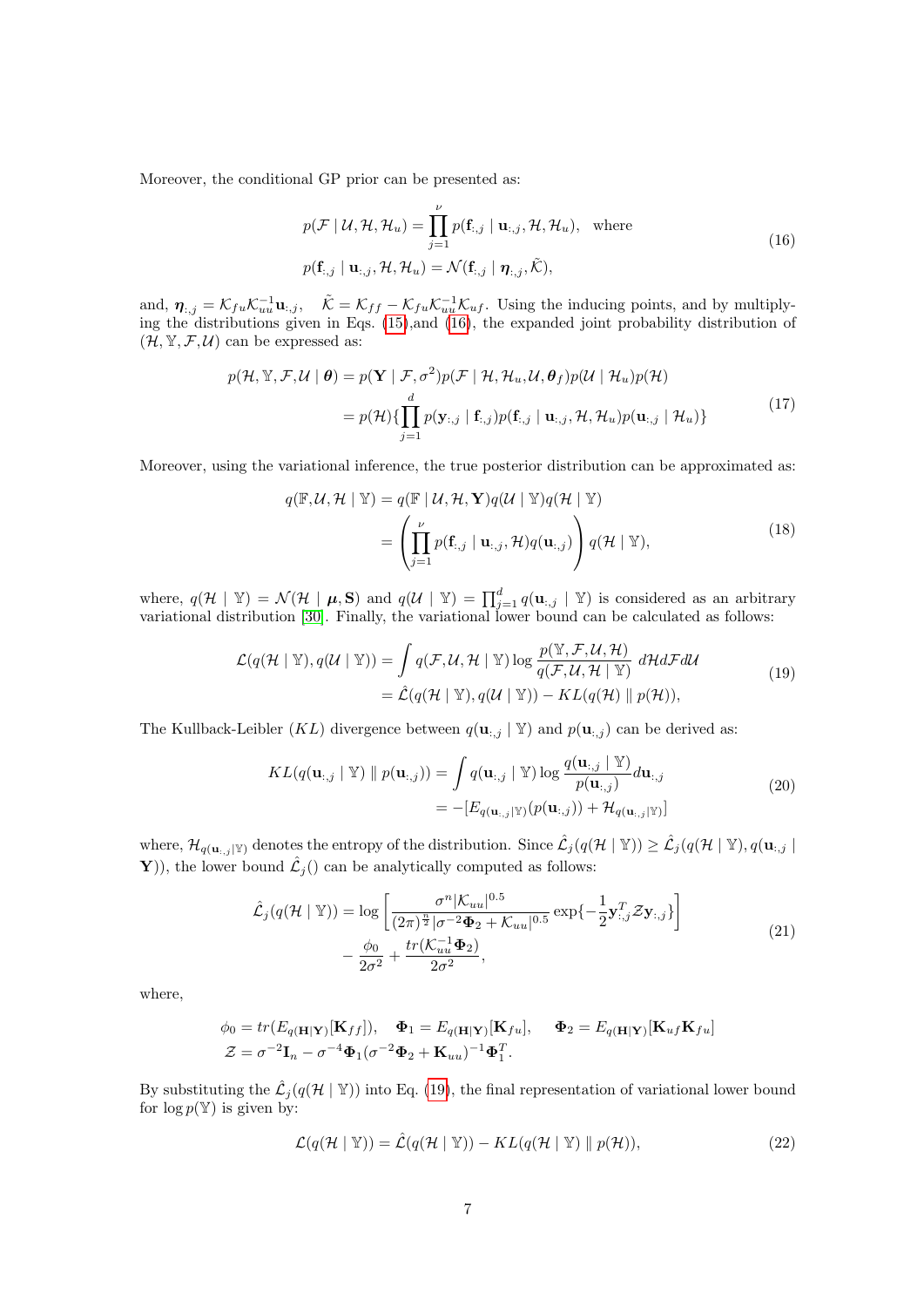where,

<span id="page-7-1"></span>
$$
\hat{\mathcal{L}}(q(\mathcal{H} \mid \mathbb{Y})) = \sum_{j=1}^{d} \hat{\mathcal{L}}_j(q(\mathcal{H} \mid \mathbb{Y})),
$$
\n
$$
KL(q(\mathcal{H} \mid \mathbb{Y}) \parallel p(\mathcal{H})) = \frac{1}{2} \sum_{i=1}^{n} tr \left( \boldsymbol{\mu}_{i,:} \boldsymbol{\mu}_{i,:}^{T} + \mathcal{S}_i - \log \mathcal{S}_i \right) - \frac{nq}{2},
$$
\n
$$
q(\mathcal{H} \mid \mathbb{Y}) = \mathcal{N}(\mathcal{H} \mid \boldsymbol{\mu}, \mathcal{S}) = \prod_{i=1}^{n} \mathcal{N}(\langle \zeta_i, \mid \boldsymbol{\mu}_{i,:}, \mathcal{S}_i),
$$
\n(23)

and each covariance matrix  $S_i$  is diagonal. Hitherto, the Bayesian GP-LVM has been introduced. The variational parameters of  $q(\mathbf{h})$  and kernel parameters have been approximated by maximizing the lower bound of the  $p(\mathbb{Y})$  as given in Eq. ([\(22\)](#page-6-2)). Moreover, the variational posterior distribution,  $q(\mathbf{h})$  has been approximated as given in Eq.  $((23))$  $((23))$  $((23))$ . As mentioned earlier, the Bayesian application is required to be implemented along with the corresponding variational posterior distributions. This is essential in order to generate the data to build the deep GP model as a generative model. The main steps required to train a deep GP model with L hidden layers and subsequently to construct the deep GP model are as follows:

- 1. Given the observed output data  $\mathbb{Y}$ , apply Bayesian GP-LVM in order to  $(i)$  generate the  $G^{th}$  latent variable,  $\mathbf{h}_G$  with dimension  $q_G$ ; (ii) approximate the variational posterior distribution,  $q(\mathbf{h}_G)$ ; and  $(iii)$  provide the generated data,  $\mathcal{H}_G \in \mathbb{R}^{n \times q_G}$  required to generate the other latent variables.
- 2. Given the generated data,  $\mathcal{H}_G$  apply Bayesian GP-LVM in order to (i) generate the  $(G-1)^{th}$ latent variable,  $h_{G-1}$  with dimension  $q_{G-1}$ ; (ii) approximate the corresponding variational posterior distribution,  $q(\mathbf{h}_{G-1})$ ; and  $(iii)$  provide the generated data,  $\mathcal{H}_{G-1} \in \mathbb{R}^{n \times q_{G-1}}$ required to generate the other latent variables.
- 3. Continue this process G times to generate G latent variables  $(h_1, \ldots, h_G)$  and their corresponding posterior distributions  $\{q(\mathbf{h}_i)\}_{i=1}^G$ .
- 4. Approximate the variational parameters and model parameters including the correlation functions parameters by optimizing the lower bound of  $p(y | x)$  as given in Equation [\(35\)](#page-11-1).
- 5. Once the deep GP model is trained and the latent variables with reduced dimensionality are generated, we can use the trained deep GP model given in Eq. [\(9\)](#page-4-1) for prediction and UQ tasks (including the computation of QoI and propagate the uncertainty from inputs to outputs and across the hierarchy in a tractable way) as discussed in Subsection [3.3.](#page-11-0)

#### <span id="page-7-0"></span>3.2 Deep Gaussian Processes for Learning High-dimensional data

Bayesian GP-LVM has been introduced in the previous section as an effective approach to provide probabilistic modelling of high dimensional data that lies on a nonlinear latent space. However, this model is suitable for unsupervised learning only and therefore it cannot be directly implemented for regression modelling or supervised learning. In this section, we introduce a hierarchical GP model which benefits from the nice properties of the Bayesian GP-LVM to reduce the dimensionality of the given data and can be also efficiently used for regression modelling. This model is called Deep GP and is a deep belief network based on GP mappings [\[25\]](#page-25-8). A deep GP model consists of G latent/hidden layers as demonstrated in Fig. [1.](#page-8-0) For the deep GP model developed for supervised learning (or regression scenarios), the inputs,  $\mathbf{x} \in \mathbb{R}^{\kappa}$  are placed on the parent nodes, the outputs,  $y \in \mathcal{R}^{\nu}$  are placed in the leaves of the hierarchy, and the intermediate nodes are used to present the latent variables  $\mathbf{h}_i \in \mathbb{R}^{q_i}$ ,  $i = 1, \ldots, G$ . These G hidden layers are hierarchically connected to each other such that the  $i^{th}$  latent variable,  $\mathbf{h}_i \in \mathbb{R}^{q_i}$  constitutes the output of that layer and acts as an input for the generative procedure of the subsequent layer,  $i + 1$  (see Equation [\(9\)](#page-4-1)). In this section, we adopt the Bayesian variational framework introduced above to train the deep GP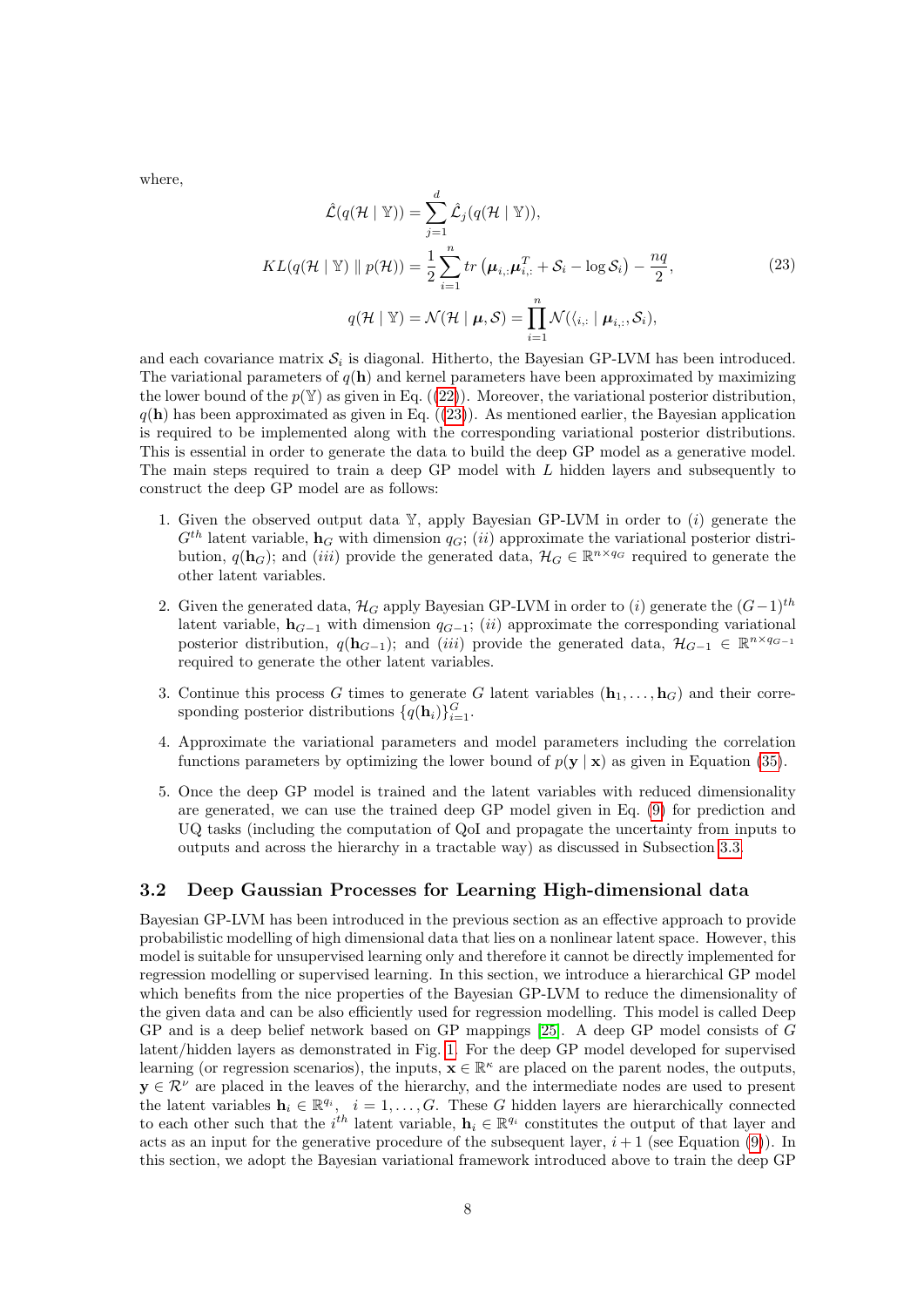<span id="page-8-0"></span>

Figure 1 A graphical model representation of the supervised deep GP structure inducing variables and G hidden layers.

model by marginalising out the latent variables and optimizing the variational lower bound of the marginal likelihood of  $p(y | x)$ . In this regard, the joint distribution of a deep GP model with G hidden layers can be given by

$$
p(\mathbf{y}, \{\mathbf{h}_i\}_{i=1}^G \mid \mathbf{x}) = p(\mathbf{y} \mid \mathbf{h}_G) \prod_{i=2}^L p(\mathbf{h}_i \mid \mathbf{h}_{i-1}) p(\mathbf{h}_1 \mid \mathbf{x}),
$$
\n(24)

where

<span id="page-8-2"></span>
$$
p(\mathbf{h}_1 | \mathbf{x}) = \int p(\mathbf{h}_1 | \mathbf{f}_1) p(\mathbf{f}_1 | \mathbf{x}) d\mathbf{f}_1,
$$
  
\n
$$
p(\mathbf{h}_i | \mathbf{h}_{i-1}) = \int p(\mathbf{h}_i | \mathbf{f}_i) p(\mathbf{f}_i | \mathbf{h}_{i-1}) d\mathbf{f}_i, \text{ for } i = 2, ..., G.
$$
\n(25)

The first and second terms of the integrals above can be respectively given by:

$$
p(\mathbf{f}_1 \mid \mathbf{x}) = \mathcal{N}(\mathbf{f}_1 \mid \mathbf{0}, \mathcal{K}_{\mathbf{f}_1 \mathbf{f}_1}), \quad p(\mathbf{h}_i \mid \mathbf{f}_i) = \mathcal{N}(\mathbf{h}_i \mid \mathbf{f}_i, \sigma_i^2 \mathbf{I}),
$$
  

$$
p(\mathbf{f}_i \mid \mathbf{h}_{i-1}) = \mathcal{N}(\mathbf{f}_i \mid \mathbf{0}, \mathcal{K}_{\mathbf{f}_i \mathbf{f}_i}), \quad p(\mathbf{y} \mid \mathbf{h}_G) = \mathcal{N}(\mathbf{y} \mid \mathbf{f}_G, \sigma_G^2 \mathbf{I}).
$$

<span id="page-8-1"></span>For a better understanding of the computational intractability of learning deep GP model, a simpler version of this model with two hidden layers is considered as shown in Fig. [2.](#page-8-1) The



Figure 2 A graphical model representation of the supervised deep GP structure with inducing variables and  $G = 2$  hidden layers.

marginal likelihood of y given x of this deep GP model consists of 2 hidden layers is given as follows:

$$
p(\mathbf{y} \mid \mathbf{x}) = \int p(\mathbf{y} \mid \mathbf{h}_2) \int p(\mathbf{h}_2 \mid \mathbf{h}_1) p(\mathbf{h}_1 \mid \mathbf{x}) \; d\mathbf{h}_1 d\mathbf{h}_2.
$$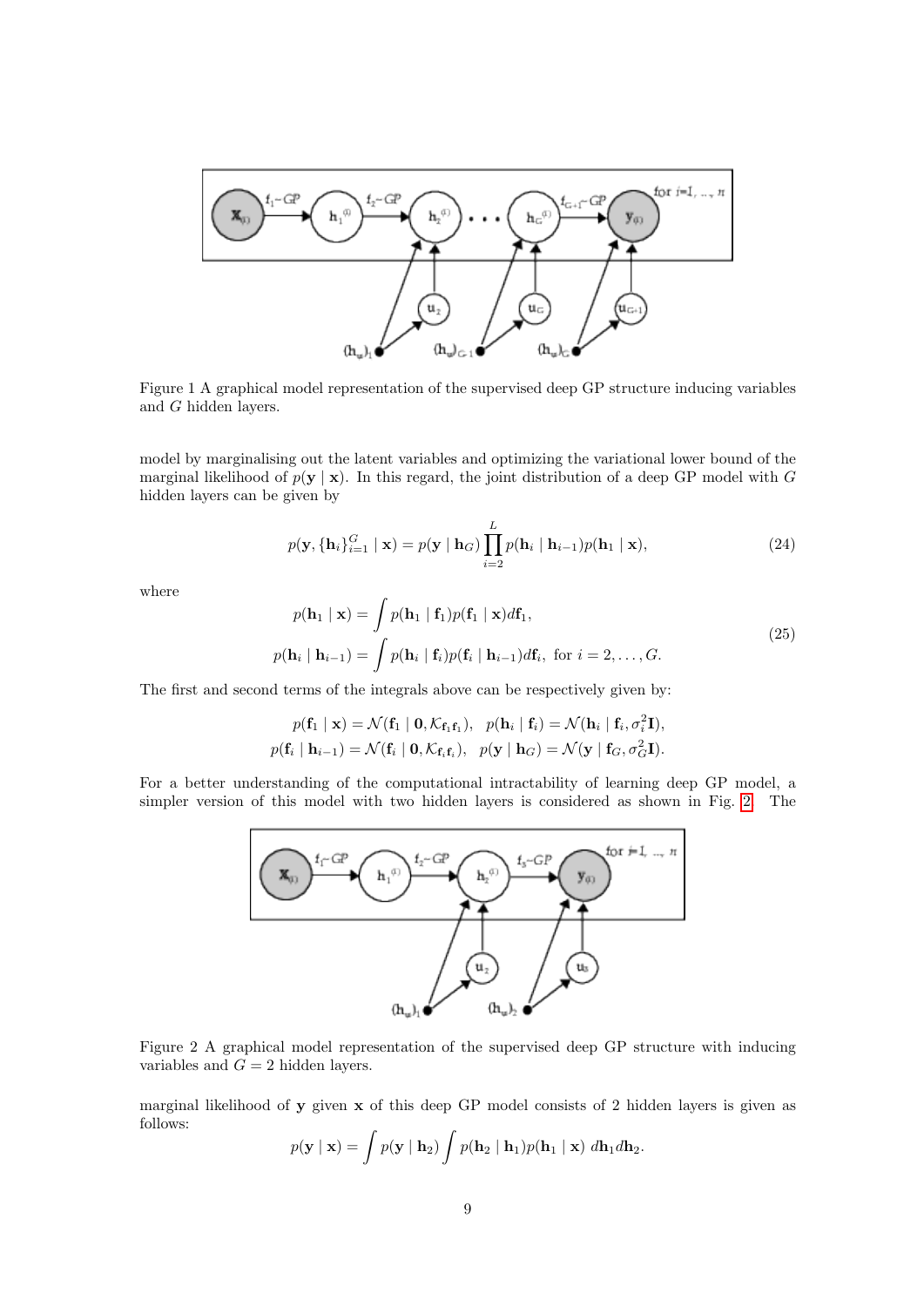In the nested integral above, computing  $p(\mathbf{h}_1 | \mathbf{x})$  is analytically feasible, since **x** is observed (and does not need to be probabilistically generated by applying GP-LVM on  $\mathbf{h}_1$ ) and propagating it through the nonlinear mapping  $f_1$  is tractable. Therefore,  $p(h_1 | x)$  can be analytically computed by computing the following Gaussian integral:

<span id="page-9-0"></span>
$$
p(\mathbf{h}_1 \mid \mathbf{x}) = \int p(\mathbf{h}_1 \mid \mathbf{f}_1) p(\mathbf{f}_1 \mid \mathbf{x}) d\mathbf{f}_1 = \mathcal{N}(\mathbf{h}_1 | \mathbf{0}, \mathcal{K}_{\mathbf{f}_1 \mathbf{f}_1} + \sigma_1^2 \mathbf{I})
$$
(26)

Given the observed input  $x$ , the nested integral can be written as:

$$
p(\mathbf{h}_2 \mid \mathbf{x}) = \int \int p(\mathbf{h}_2 \mid \mathbf{f}_2) p(\mathbf{f}_2 \mid \mathbf{h}_1) p(\mathbf{h}_1 \mid \mathbf{x}) d\mathbf{h}_1 d\mathbf{f}_2 = E^{p(\mathbf{h}_1 \mid \mathbf{x})} [p(\mathbf{h}_2 \mid \mathbf{h}_1)].
$$

Computing this integral is intractable, as  $p(\mathbf{h}_1 | \mathbf{x})$  cannot be propagated through the function  $p(\mathbf{f}_2 \mid \mathbf{h}_1)$  which is constructed using a nonlinear covariance function,  $\mathcal{K}_{\mathbf{f}_1\mathbf{f}_1}$ . Thus, there is a similar complexity in every layer to compute  $\tilde{p}(\mathbf{h}_i) = E^{\tilde{p}(\mathbf{h}_{i-1})}[p(\mathbf{h}_i \mid \mathbf{h}_{i-1})],$  for  $i = 2, \ldots, G$ . This computational intractability can be overcome by extending the Bayesian variational method introduced previously. In this regard, the probability space of the layers with the inducing (or auxiliary) variables  $(\mathbf{h}_u)_{i-1}$  and  $\mathbf{u}_i$  augmented initially for  $i = 2, \ldots, G + 1$ , as shown in Fig [1.](#page-8-0) The conditional probability,  $p(\mathbf{h}_i \mid \mathbf{h}_{i-1})$  is then modified by including these inducing variables as  $p(\mathbf{h}_i \mid \mathbf{h}_{i-1}, \mathbf{u}_i)$ , where the values of  $\mathbf{u}_i = \left[u_i^{(1)}, u_i^{(2)}, \ldots, u_i^{(m_i)}\right]$  are evaluated at the inducing input points,

$$
(\mathbf{h}_u)_{i-1} = \left[ (h_u)_{i-1}^{(1)}, \dots, (h_u)_{i-1}^{(m_i)} \right], \text{ for } i = 2, \dots, G+1.
$$

Suppose, generating the hidden layer  $h_2$  given the observed data,

 $\mathbb{Y} = (\mathbf{y}_1, \dots, \mathbf{y}_n)$  using the GP-LVM. In order to tackle the computational complexity we augment the corresponding latent function  $f_3$  (or joint distribution of  $(y, f_3, h_2)$ ) with the inducing variables  $u_3$ . Similarly, we augment the latent function  $f_2$  with the inducing variables  $u_2$  to overcome the computational intractability of generating the hidden layer  $h_1$ . I should be noted that the function  $f_1$  with GP prior that maps x to  $h_1$  is not considered as the latent function and therefore it does not need to be augmented by the inducing points. This is mainly because the computation of  $p(\mathbf{h}_1 | \mathbf{x})$  as easily derived in Equation [\(26\)](#page-9-0) is tractable. In other words, it is only required to augment the latent functions  $f_i$ . Therefore, the conditional probability defined in Eq. [\(25\)](#page-8-2) can now be expressed as:

$$
p(\mathbf{h}_i \mid \mathbf{h}_{i-1}, \mathbf{u}_i) = \int p(\mathbf{h}_i \mid \mathbf{f}_i) p(\mathbf{f}_i \mid \mathbf{h}_{i-1}, \mathbf{u}_i) d\mathbf{f}_i,
$$
\n(27)

where,

$$
p(\mathbf{h}_{i} \mid \mathbf{f}_{i}) = \mathcal{N}(\mathbf{h}_{i} \mid \mathbf{f}_{i}, \sigma_{i}^{2} \mathbf{I}) \text{ and, } p(\mathbf{f}_{i} \mid \mathbf{h}_{i-1}, \mathbf{u}_{i}) = \mathcal{N}(\mathbf{f}_{i} \mid \boldsymbol{\mu}_{i}, \tilde{\mathcal{K}}_{i}),
$$
  
\n
$$
\boldsymbol{\mu}_{i} = \mathcal{K}_{\mathbf{f}_{i-1}\mathbf{u}_{i-1}} \mathcal{K}_{\mathbf{u}_{i-1}\mathbf{u}_{i-1}}^{-1} \mathbf{u}_{i},
$$
  
\n
$$
\tilde{\mathcal{K}}_{i} = \mathcal{K}_{\mathbf{f}_{i-1}\mathbf{f}_{i-1}} - \mathcal{K}_{\mathbf{f}_{i-1}\mathbf{u}_{i-1}} \mathcal{K}_{\mathbf{u}_{i-1}\mathbf{u}_{i-1}}^{-1} \mathcal{K}_{\mathbf{u}_{i-1}\mathbf{f}_{i-1}}.
$$
\n(28)

The computation of  $p(\mathbf{f}_i \mid \mathbf{h}_{i-1}, \mathbf{u}_i)$  is intractable. Thus, similar to the previous section for variational GP-LVM [\[34\]](#page-25-17)), the bound can be computed as:

$$
\log p(\mathbf{y}, \{\mathbf{h}_i\}_{i=1}^G \mid \{\mathbf{u}_i\}_{i=1}^{G+1}, \mathbf{x}) = \log p(\mathbf{y} \mid \mathbf{h}_G, \mathbf{u}_{G+1}) + \sum_{i=2}^G \log p(\mathbf{h}_i \mid \mathbf{h}_{i-1}, \mathbf{u}_i)
$$

$$
+ \log p(\mathbf{h}_1 \mid \mathbf{x}) \ge \mathfrak{L} = \log p(\mathbf{h}_1 \mid \mathbf{x}) + \sum_{i=2}^{G+1} \mathfrak{L}_i,
$$

<span id="page-9-1"></span>where,  $\mathfrak{L}_{G+1}$  is the lower bound for  $\log p(\mathbf{y} \mid \mathbf{h}_G, \mathbf{u}_{G+1})$ , and  $\mathfrak{L}_i$ 's are respectively lower bounds for  $\log p(\mathbf{h}_i \mid \mathbf{h}_{i-1}, \mathbf{u}_i)$ . The lower bound terms,  $\mathfrak{L}_i$  can be analytically derived [\[33\]](#page-25-16) as follows:

$$
\mathfrak{L}_i = \log \mathcal{N}(\mathbf{h}_i \mid \boldsymbol{\mu}_i, \sigma_i^2 \mathbf{I}) - \frac{1}{2\sigma_i^2} tr(\tilde{\mathcal{K}}_i).
$$
\n(29)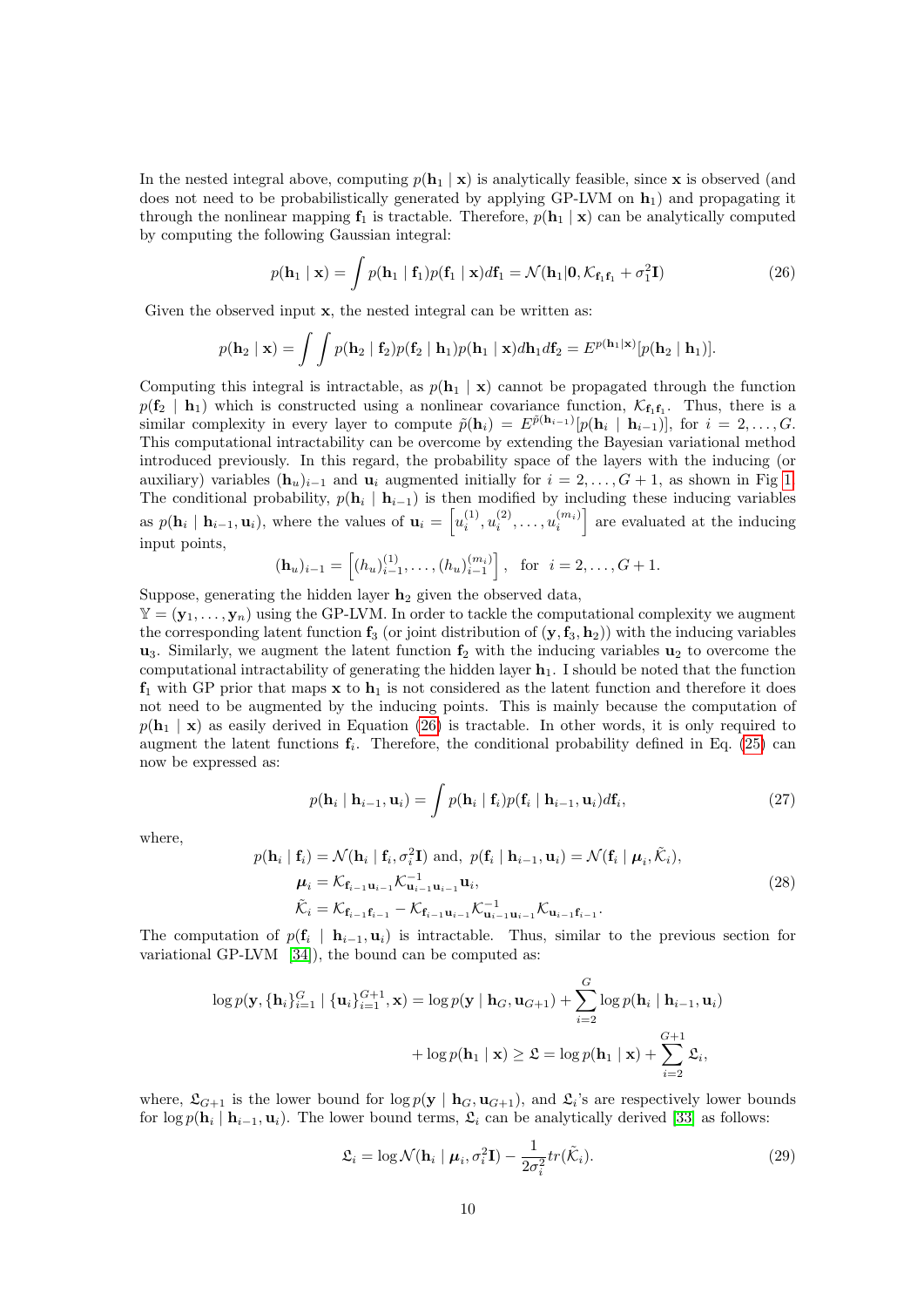Hitherto, a lower bound for,  $\log p(\mathbf{y} \mid \mathbf{x})$  has been computed by further integrating out  $\mathbf{h}_i$  and  $\mathbf{u}_i$ . To variationally approximate the following term

$$
\log p(\mathbf{y} \mid \mathbf{x}) = \log \int p(\mathbf{y}, \{\mathbf{h}_i\}_{i=1}^G \mid \{\mathbf{u}_i\}_{i=1}^{G+1}, \mathbf{x}) \prod_{i=1}^G d\mathbf{h}_i \prod_{i=1}^{G+1} p(\mathbf{u}_i) d\mathbf{u}_i.
$$
 (30)

It is required to introduce the following variational distribution, as thus:

<span id="page-10-0"></span>
$$
\mathcal{L}_1 = \prod_{i=1}^G q(\mathbf{u}_{i+1}) q(\mathbf{h}_i).
$$
\n(31)

<span id="page-10-1"></span>Given this distribution and using the Jensen's inequality, the bound  $\mathcal{L} \leq p(\mathbf{y} \mid \mathbf{x})$  can be given by:

$$
\mathcal{L} = \int \mathcal{L}_1 \log \frac{p(\mathbf{y}, \{\mathbf{h}_i\}_{i=1}^G \mid \{\mathbf{u}_i\}_{i=1}^{G_1}, \mathbf{x}) \prod_{i=1}^{G+1} p(\mathbf{u}_i)}{\mathcal{L}_1} d\{\mathbf{h}_i\}_{i=1}^G d\{\mathbf{u}_i\}_{i=1}^G
$$
\n
$$
= E^{\mathcal{L}_1} \left[ \log p(\mathbf{y}, \{\mathbf{h}_i\}_{i=1}^G \mid \{\mathbf{u}_i\}_{i=1}^{G+1}, \mathbf{x}) \right] - \sum_{i=1}^{G+1} KL(q(\mathbf{u}_i) \| p(\mathbf{u}_i)) + \sum_{i=1}^{G} \mathcal{H}(q(\mathbf{h}_i)),
$$

where,  $\mathcal{H}(q(\mathbf{h}_i))$  denotes the entropy of  $q(\mathbf{h}_i)$ ,  $q(\mathbf{u}_i)$  and  $q(\mathbf{h}_i)$  denote the variational distributions which are given by:

$$
q(\mathbf{h}_i) = \mathcal{N}(\mathbf{h}_i \mid \mathbf{m}_i, \mathcal{S}_i),
$$
  

$$
q(\mathbf{u}_i) = \mathcal{N}(\mathbf{u}_i \mid \mathbf{v}_i, \mathbf{\Sigma}_i).
$$

By using the Gaussian distributions for  $q(\mathbf{u}_i)$  and  $q(\mathbf{h}_i)$ , all the terms in Equation[\(29\)](#page-9-1) are tractable and therefore Equation [\(31\)](#page-10-0) can be rewritten as follows:

$$
\mathcal{L}_1 = \prod_{i=1}^G \mathcal{N}(\mathbf{h}_i \mid \mathbf{m}_i, \mathcal{S}_i) \mathcal{N}(\mathbf{u}_{i+1} \mid \mathbf{\nu}_{i+1}, \mathbf{\Sigma}_{i+1})
$$
  
= 
$$
\prod_{i=1}^G \left( \mathcal{N}(\mathbf{u}_{i+1} \mid \mathbf{\nu}_{i+1}, \mathbf{\Sigma}_{i+1}) \prod_{j=1}^n \mathcal{N}(h_i^{(j)} \mid m_i^{(j)}, s_i^{(j)}) \right).
$$

If the dimension of each latent layer,  $q_i > 1$ , the variational distribution will take the following form

$$
\mathcal{L}_1 = q(\mathcal{H}_i)q(\mathcal{U}_i) \tag{32}
$$

where, the variational distribution associated with the latent space distribution can be factorise as:

$$
q(\mathcal{H}_{i}) = \prod_{j=1}^{q_{1}} \mathcal{N}(\mathbf{h}_{1}^{(j)} | \mathbf{m}_{1}^{(j)}, \mathcal{S}_{1}^{(j)}) \prod_{i=2}^{L} \prod_{k=1}^{n} \mathcal{N}(\mathbf{h}_{i}^{(k,:)} \mathbf{m}_{i}^{(k,:)}, \mathcal{S}_{i}^{(k,:)}),
$$
  
\n
$$
q(\mathcal{U}_{i}) = \prod_{i=1}^{G} \prod_{j=1}^{q_{i}+1} \mathcal{N}(\mathbf{u}_{i+1}^{(j)} | \mathbf{v}_{i+1}^{(j)}, \mathbf{\Sigma}_{i+1}^{(j)}),
$$
\n(33)

<span id="page-10-2"></span>where,  $S_1^{(j)}$  is a full  $n \times n$  matrix,  $S_i^{(k)}$  are diagonal  $q_i \times q_i$  matrices, and  $\Sigma_i^{(j)}$  are full  $m_i \times m_i$ matrices. By using the expression for  $\mathcal{L}_1$  and the bound given in Equation [\(29\)](#page-9-1), the first term in Equation [\(32\)](#page-10-1) can be computed as follows:

$$
E^{\mathcal{L}_1} \left[ \log p(\mathbf{y}, \{\mathbf{h}_i\}_{i=1}^G \mid \{\mathbf{u}_i\}_{i=1}^{G+1}, \mathbf{x}) \right] = E^{q(\mathbf{h}_1)} \left[ \log p(\mathbf{h}_1 \mid \mathbf{x}) \right] + \sum_{i=2}^{G+1} E^{q(\mathbf{h}_{i-1})q(\mathbf{h}_i)q(\mathbf{u}_i)} \left[ \mathfrak{L}_i \right].
$$
\n(34)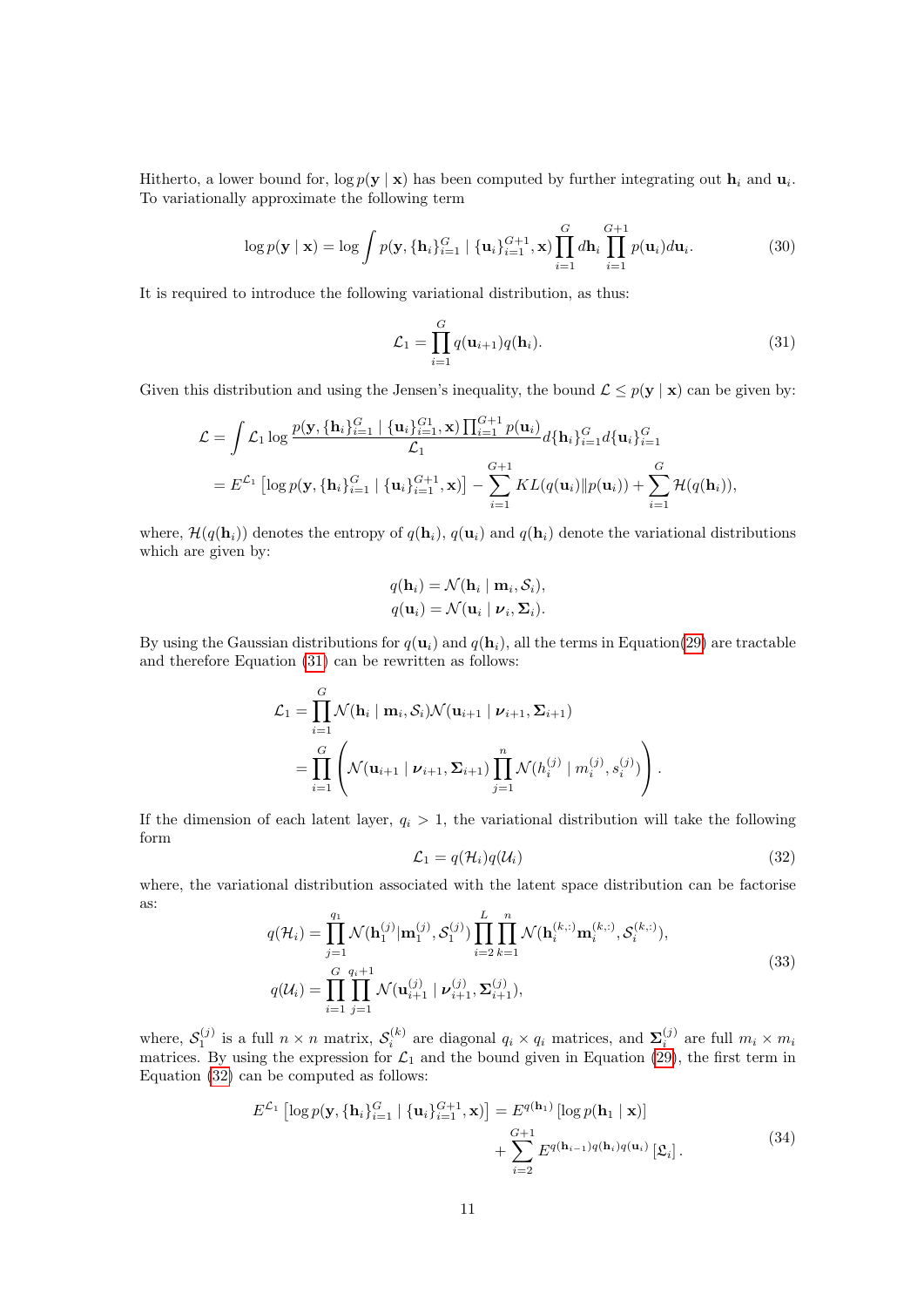By substituting Equation [\(34\)](#page-10-2) into Equation [\(32\)](#page-10-1), the final form of the bound  $\mathcal{L} < \log p(\mathbf{y} \mid \mathbf{x})$ can be presented as thus:

<span id="page-11-1"></span>
$$
\mathcal{L} = \sum_{i=2}^{G+1} \left( E^{q(\mathbf{h}_{i-1})q(\mathbf{h}_i)q(\mathbf{u}_i)} \left[ \log \mathcal{N}(\mathbf{h}_i \mid \boldsymbol{\mu}_i, \sigma_i^2 \mathbf{I}) \right] - \frac{1}{2\sigma_i^2} E^{q(\mathbf{h}_{i-1})} \left[ tr(\tilde{\mathcal{K}}_i) \right] \right)
$$
  
- KL(q(\mathbf{h}\_1) || p(\mathbf{h}\_1 \mid \mathbf{x})) - \sum\_{i=2}^{G+2} KL(q(\mathbf{u}\_i) || p(\mathbf{u}\_i)) + \sum\_{i=2}^{G} \mathcal{H}(q(\mathbf{h}\_i)), \tag{35}

It is worth noting that all the terms of the bound presented above are tractable. In particular, the KL and entropy terms are trivial to evaluate and can be simply derived as follows:

$$
\mathcal{H}(q(\mathbf{h}_i)) = \frac{nq_i}{2}(1 + \log(2\pi)) + \frac{1}{2}\sum_{k=1}^n \sum_{j=1}^{q_i} \log(\mathcal{S}_i^{(k)})^{(j,j)},
$$

where  $(\mathcal{S}_i^{(k)})^{(j,j)}$  represents the  $j^{th}$  component in the diagonal of the covariance matrix  $\mathcal{S}_i^{(k)}$ . The first term given in Equation [\(35\)](#page-11-1) can be obtained by expanding the Gaussian forms. It is trivial that the expectations with respect to the  $q(\mathbf{h})$  terms turns the covariance matrices into  $\{\phi_0, \Phi_1, \Phi_2\}$ statistics for every layer. Finally, the final form of variational lower bound can be optimised with respect to the model parameters  $(\{\sigma_i^2, \theta_i\})$  and the variational parameters  $(\{\mathbf{u}_i, \mathbf{m}_i, \mathcal{S}_i, \nu_i, \mathbf{\Sigma}_i\})$ using a gradient based optimisation algorithm [\[25\]](#page-25-8). The steps required to train a deep GP with G hidden layers given the observed data are thus:

- 1. Let (i) The observed input  $X \in \mathbb{R}^{n \times \kappa}$  and output  $Y \in \mathbb{R}^{n \times \nu}$ ; (ii) G, the pre-fixed number of hidden layers; *(iii)*  $q_i$ , the pre-fixed dimensionality of each hidden layer for  $i = 1, \ldots, G$ ; (iv)  $m_i$ , the inducing variables on the i<sup>th</sup> hidden layer; and (v) T, the number of training iterations,
- 2. Initialise  $\mathbf{h}_G = \text{GPLVM}(\mathbf{Y}, q_L)$  and  $\mathbf{h}_{i-1} = \text{GPLVM}(\mathbf{h}_i, q_i), i = 2, \ldots, G$  (or by other DM approaches, e.g, PPCA, PCA, isomap); and  $\{\mathbf{m}_i, \mathcal{S}_i, \boldsymbol{\nu}_i, \boldsymbol{\Sigma}_i, \mathbf{u}_i, \sigma_i^2, \boldsymbol{\omega}_i\}$
- 3. Augment each hidden layer,  $\mathbf{h}_i$  and y with  $m_i$  inducing variables,  $\{\mathbf{u}_i\}_2^{G+1}$
- 4. For T iterations, optimize the lower bound for  $\log p(\mathbb{Y} | \mathbb{X})$  given in Equation. [\(35\)](#page-11-1) w.r.t.  $\left\{\mathbf{m}_i, \mathcal{S}_i, \boldsymbol{\nu}_i, \boldsymbol{\Sigma}_i, \mathbf{u}_i, \sigma_i^2, \boldsymbol{\omega}_i\right\}$
- 5. Continue the iterations until the stopping rule is reached, then obtain the optimised  $\mathcal{L}$ ,  $\{\hat{\mathbf{m}}_i, \hat{\mathcal{S}}_i, \hat{\boldsymbol{\nu}}_i, \widehat{\boldsymbol{\Sigma}}_i, \widehat{\mathbf{u}}_i, \widehat{\sigma^2}_i, \widehat{\boldsymbol{\omega}}_i\}.$

#### <span id="page-11-0"></span>3.3 Predictions by the Deep GP Model

In this section, we use the trained deep GP model along with a vector of test input points,  $x^*$  to predict the corresponding outputs,  $\mathbf{y}^*$ . Initially, it is required to evaluate,  $p(\mathbf{h}_1^* | \mathbf{h}_1, \mathbb{X}, \mathbf{x}^*)$  using a GP model with the following mean  $\mu_1^*$  and  $\Sigma_1^*$ , as thus:

<span id="page-11-2"></span>
$$
\boldsymbol{\mu}_{1}^{*} = k(\mathbf{x}^{*}, \mathbf{X})^{T} (k(\mathbf{X}, \mathbf{X}) + \hat{\sigma}^{2} \mathbf{1} I)^{-1} \mathbf{h}_{1},
$$
\n
$$
\hat{\boldsymbol{\Sigma}}_{1}^{*} = k(\mathbf{x}^{*}, \mathbf{x}^{*}) - k(\mathbf{x}^{*}, \mathbf{X})^{T} (k(\mathbf{X}, \mathbf{X}) + \hat{\sigma}^{2} \mathbf{1} I)^{-1} k(\mathbf{x}^{*}, \mathbf{X}).
$$
\n(36)

Afterwards,the predictive mean and covariance given in Equation ([\(36\)](#page-11-2)) can be computed through the following steps [\[15\]](#page-24-14):

1. Let, X (inputs),  $\mathbf{h}_1 \in \mathbb{R}^{n \times q_1}$  (trained hidden values),  $\mathbf{x}^* \in \mathbb{R}^{n^* \times p}$  (test inputs); and optimized variational and model hyper-parameters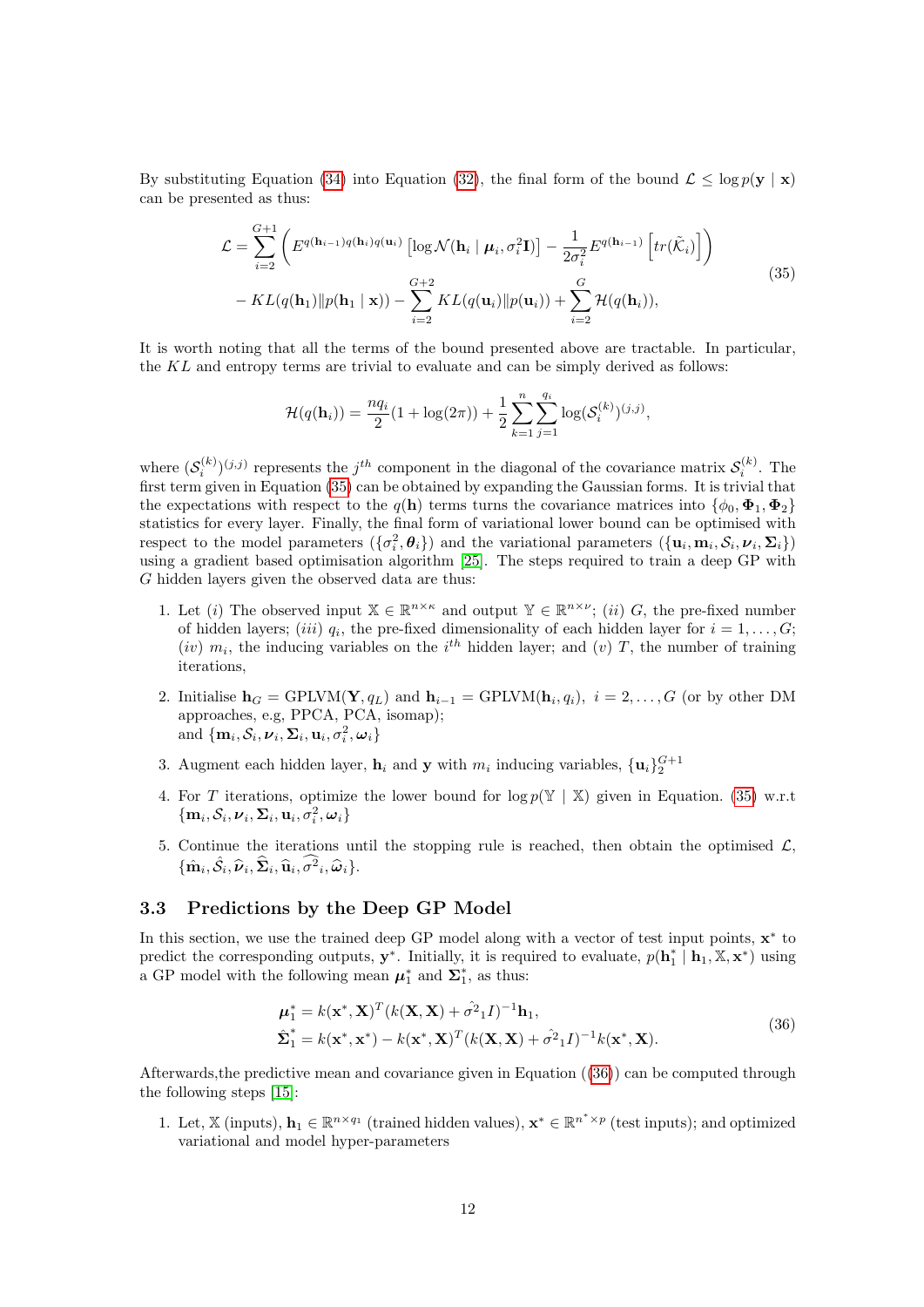- 2. Evaluate  $G_{h_1} = \text{cholesky}(k(\mathbb{X}, \mathbb{X}) + \hat{\sigma}^2 \cdot I)$  and  $\alpha_{h_1} = G_{h_1}^T \setminus (G_{h_1} \setminus \mathbf{h}_1)$  in order to calculate the predictive mean as  $\Sigma_1^* = k(\mathbf{x}^*, \mathbf{x}^*) - v_{h_1}^T v_{h_1}$
- 3. Evaluate  $v_{h_1} = L_{h_1} \setminus k(\mathbf{x}^*, \mathbf{X})$  in order to calculate the predictive variance as  $\mathbf{\Sigma}_1^* = k(\mathbf{x}^*, \mathbf{x}^*)$  $v_{h_1}^Tv_{h_1}$

The predictive mean of the test points given in Equation [\(36\)](#page-11-2) can be used as the predictions of the latent variable values on the first layer given  $x^*$ . These values can be considered as the input test points for the next layer to derive  $p(\mathbf{h}_2^* | \mathbf{h}_2, \mathbf{h}_1, \mathbf{h}_1^*)$ . This prediction process can be similarly continued to the bottom layer to approximate  $p(\mathbf{y}^* | \mathbf{x}^*, X, Y)$  and predict the values of y<sup>\*</sup> given the selected test input  $\mathbf{x}^*$ . Subsequently, by using the GP-LVM models which is derived during the training process of the deep GP model, the predictive density,  $p(\mathbf{y}^* | \mathbf{Y}, \mathbf{h}_G, \mathbf{h}_G^*)$  can be approximated. Note that  $\mathbf{y}^* \in \mathbb{R}^{n_* \times d}$  denotes the outputs to be predicted, given the test inputs  $\mathbf{h}_G^*$  which are derived from  $p(\mathbf{h}_G^* | \mathbf{h}_G, \mathbf{h}_{G-1}^*, \mathbf{h}_{G-1})$ ; where  $\mathbf{h}_G$  is the matrix of the  $G^{th}$  latent variable values derived from the trained GP-LVM, and Y) is the observed matrix output. Here, we omit the conditioning on  $h_G^*$ ,  $h_G$  for clarity of notation. Therefore, the predictive density can be defined as

<span id="page-12-0"></span>
$$
p(\mathbf{y}^* \mid \mathbf{y}) = \int p(\mathbf{y}^* \mid \mathbf{f}_G^*) p(\mathbf{f}_G^* \mid \mathbf{h}_G^*, \mathbf{y}) p(\mathbf{h}_G^* \mid \mathbf{y}) d\mathbf{f}_* d\mathbf{h}_G^*,
$$
\n(37)

where,  $\mathbf{h}_{G}^{*} \in \mathbb{R}^{n_{*} \times q_{G}}$  is the reduced subspace of  $\mathbf{y}^{*}$ , and  $\mathbf{f}_{G}^{*} \in \mathbb{R}^{n^{*} \times \nu}$  (known as the noisy-free version of  $y^*$ ). Moreover, the term  $p(f_G^* | h_G^*, y)$  is approximated by the following variational distribution:

$$
q(\mathbf{f}_G^* \mid \mathbf{h}_G^*) = \prod_{j=1}^{\nu} q(\mathbf{f}_G^*(:,j) \mid \mathbf{h}_G^*)
$$
\n(38)

where,  $q(\mathbf{f}_G^*(:,j) | \mathbf{h}_G^*)$  follows a Gaussian distribution that can be computed analytically [\[35\]](#page-25-18). The third term of Equation [\(37\)](#page-12-0),  $p(\mathbf{h}_{G}^{*} | \mathbf{y})$  can be approximated by the following Gaussian variational distribution:

$$
q(\mathbf{h}_{G}^{*}) = \prod_{i=1}^{q_{G}} q(\mathbf{h}_{G}^{*}(:,i)) = \prod_{i=1}^{q_{G}} \int p(\mathbf{h}_{G}^{*}(:,i) | \mathbf{h}_{G}(:,i)) q(\mathbf{h}_{G}(:,i)) d\mathbf{h}_{G}(:,i),
$$
(39)

where,  $p(\mathbf{h}_G^*(:,i) | \mathbf{h}_G(:,i))$  and  $q(\mathbf{h}_G(:,i))$  are both Gaussian distributions, and  $q(\mathbf{h}_G^*)$  is also distributed as a Gaussian distribution with the following mean and variance:

$$
\mu_{\mathbf{h}_{G}^{*}}^{(i)} = k(\mathbf{h}_{G}, \mathbf{h}_{G}^{*})\bar{\mu}_{G}^{(i)},
$$
  
\n
$$
\Sigma_{\mathbf{h}_{G}^{*}}^{(i)} = k(\mathbf{h}_{G}^{*}, \mathbf{h}_{G}^{*}) - k(\mathbf{h}_{G}, \mathbf{h}_{G})(k(\mathbf{h}_{G}^{*}, \mathbf{h}_{G}^{*}) + (\mathbf{\Lambda}_{G}^{(i)})^{-1})k(\mathbf{h}_{G}^{*}, \mathbf{h}_{G}),
$$

where,  $\bar{\boldsymbol{\mu}}_L^{(i)}$  $_{L}^{\left( i\right) }$  and  $(\boldsymbol{\Lambda}_{L}^{\left( i\right) }$  $\binom{(i)}{L}$ <sup>-1</sup> are derived the same way as explained in [B.](#page-22-0)

As a result, the predictive distribution defined in Equation [\(37\)](#page-12-0) can be approximated as follows:

$$
p(\mathbf{y}^* \mid \mathbf{y}) = \int p(\mathbf{y}^* \mid \mathbf{f}_G^*) E^{q(\mathbf{h}_G^*)} \left[ q(\mathbf{f}_G^* \mid \mathbf{h}_G^*) \right] d\mathbf{f}_*.
$$
 (40)

The above integral cannot be analytically computed. However, its mean and covariance can be analytically evaluated as:

$$
E^{q(\mathbf{h}_{G}^{*})}(\mathbf{f}_{G}^{*}) = \mathcal{V}^{T} \mathbf{\Psi}_{1}^{*},
$$
  
\n
$$
Cov^{q(\mathbf{h}_{G}^{*})}(\mathbf{f}_{G}^{*}) = \mathcal{V}^{T} (\mathbf{\Psi}_{2}^{*} - \mathbf{\Psi}_{1}^{*} (\mathbf{\Psi}_{1}^{*})^{T}) \mathcal{V}^{T} + \mathbf{\Psi}_{0}^{*} I
$$
  
\n
$$
- tr \left[ \left( \mathcal{K}_{mm}^{-1} - (\mathcal{K}_{mm} + \sigma_{L}^{-2} \mathbf{\Phi}_{2}^{L})^{-1} \right) \mathbf{\Psi}_{2}^{*} \right] I,
$$
\n(41)

where,

<span id="page-12-1"></span>
$$
\mathcal{V} = \sigma_G^{-2} (\mathcal{K}_{mm} + \mathbf{\Phi}_2^G)^{-1} (\mathbf{\Phi}_1^G)^T \mathbf{y},
$$
  

$$
\mathbf{\Psi}_0^* = E^{q(\mathbf{h}_\sigma^*)} (k(\mathbf{h}_G^*, \mathbf{h}_G^*)) ,
$$
  

$$
\mathbf{\Psi}_1^* = E^{q(\mathbf{h}_L^*)} (K_{m*}),
$$
  

$$
\mathbf{\Psi}_2^* = E^{q(\mathbf{h}_L^*)} (\mathcal{K}_{m*} \mathcal{K}_{*m}) ,
$$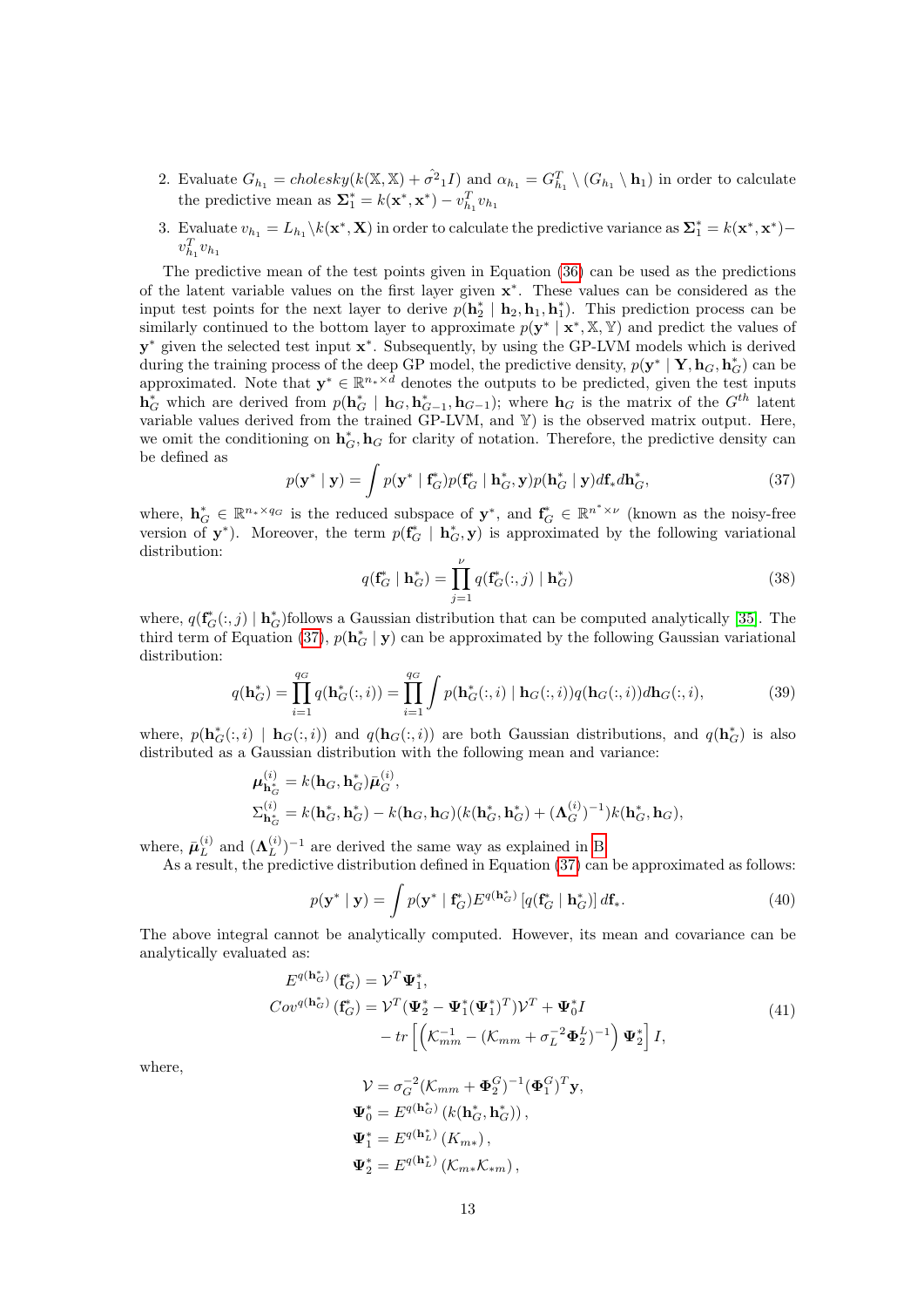and  $K_{m*}$  denotes the cross-covariance matrix between  $\mathbf{h}_G$  and  $\mathbf{h}_G^*$ . The  $\mathbf{\Phi}^G$  statistics can be analytically calculated as explained in Section [3.1](#page-4-2) and [A.](#page-22-1)

Since,  $y^*$  is a corrupted version of  $f_G^*$ , the mean and covariance of  $y_*$  can be given by:

$$
E^{q(\mathbf{h}_{G}^{*})}(\mathbf{y}^{*}) = E^{q(\mathbf{h}_{G}^{*})}(\mathbf{f}_{G}^{*}),
$$
  
\n
$$
Cov^{q(\mathbf{h}_{G}^{*})}(\mathbf{y}^{*}) = Cov^{q(\mathbf{h}_{G}^{*})}(\mathbf{f}_{G}^{*}) + \sigma_{G}^{-2}I_{n^{*}}.
$$
\n(42)

The methodology given above can be used to approximate the predictive density,  $p(\mathbf{h}_i^* | \mathbf{h}_i)$  $\mathbf{h}_i, \mathbf{h}_{i-1}^*, \mathbf{h}_{i-1}$  by replacing y with  $\mathbf{h}_i$  and  $\mathbf{h}_G$  with  $\mathbf{h}_{i-1}$  for  $i = 2, \ldots, G$ . The steps to predict  $\mathbf{y}^*$ given the test input  $x^*$  for the trained deep GP model (see Equation  $(35)$ ) can be summarised as follows:

- 1. Let, X (inputs),  $\mathbf{h}_i \in \mathbb{R}^{n \times q_i}$  (trained hidden values),  $\mathbf{x}^* \in \mathbb{R}^{n^* \times \kappa}$  (test inputs); and optimized the corresponding variational and model hyper-parameters
- 2. Evaluate the predictive mean  $\mu_1^*$  and the predictive variance  $\Sigma_1^*$
- 3. For  $i = 2 : G$ , compute the predictive mean  $E^{q(\mathbf{h}_{i-1}^*)}(\mathbf{h}_i^*)$ , & predictive covariance  $Cov^{q(\mathbf{h}_{i-1}^*)}(\mathbf{h}_i^*)$ , using the expressions in Equation [\(42\)](#page-12-1)

It should be noted that the computation of the predictive means and variances of the model output and each hidden layer is quite straightforward and tractable, since the required statistics can be easily extracted from the variational GP-LVM models. The derived predictive density of each layer output plays an important role in drawing samples from that layer and from the trained deep GP model which will be discussed in the next section.

## <span id="page-13-0"></span>4 Applications to uncertainty quantification

In uncertainty quantification tasks, one specifies a probability density on the inputs  $x$  by  $\pi(x)$ , and tries to quantify the probability measure induced by it on the output field,  $y = g(x)$ , where  $g(x) = f_{G+1}(f_G(\ldots f_1(x)))$ . In this work, a probabilistic generative modelling using the deep GP model is presented. This is an efficient approach in propagating uncertainties from a random and yet uncertain input through nonlinear latent mappings to the outputs as detailed in Section [3.2.](#page-7-0) The probability measure obtained in a fully Bayesian setting can be used to estimate the predictive statistics. Moreover, the probability distribution evaluates the lack of information regarding the model output due to the finite number of observations or randomness of the model inputs. Oakley and O'Hagan(2002) were among the first researchers who used the surrogate Gaussian process for uncertainty analysis. They proposed a solution to uncertainty analysis of  $y = f(\mathbf{x})$  approximated by a GP surrogate model [\[18\]](#page-25-1).

Here, we extend their method to develop an uncertainty analysis method for the deep GP model as introduced earlier. The proposed procedure is conceptually simple and can be easily developed based on the trained deep GP model. Regarding this, the mean and variance of a function of y can be estimated by sampling from the variational posterior distribution given in Section [3.2.](#page-7-0) This approach can be extended to make inferences about the distribution functions of the output y. Although, the analytical solution is not always available, the method is quite tight fitted based on the learned variational distributions which can be used to compute the statistics of interests. The proposed approach can be implemented using the following steps:

- 1. Let, the observed X and Y, and trained deep GP model as explained in Section [3.2](#page-7-0)
- 2. Sample  $\mathbb{X}' = {\mathbf{x}'_i}_{i=1}^{n'}$  from the input distribution  $\pi(\mathbf{x})$
- 3. Generate random data  $\mathbf{d}_1^{(j)} = {\mathbf{h}_{11}^{(j)} = \mathbf{f}_1^{(j)}(\mathbf{x}_1^{'}), \dots, \mathbf{h}_{1n'}^{(j)} = \mathbf{f}_1^{(j)}(\mathbf{x}_{n'}^{'})\}}$
- 4. Approximate  $f_1^{(j)}(.)$  by the posterior predictive mean (see Equation [7\)](#page-4-3) of the GP model fitted to  $\mathbf{d}_1^{(j)}$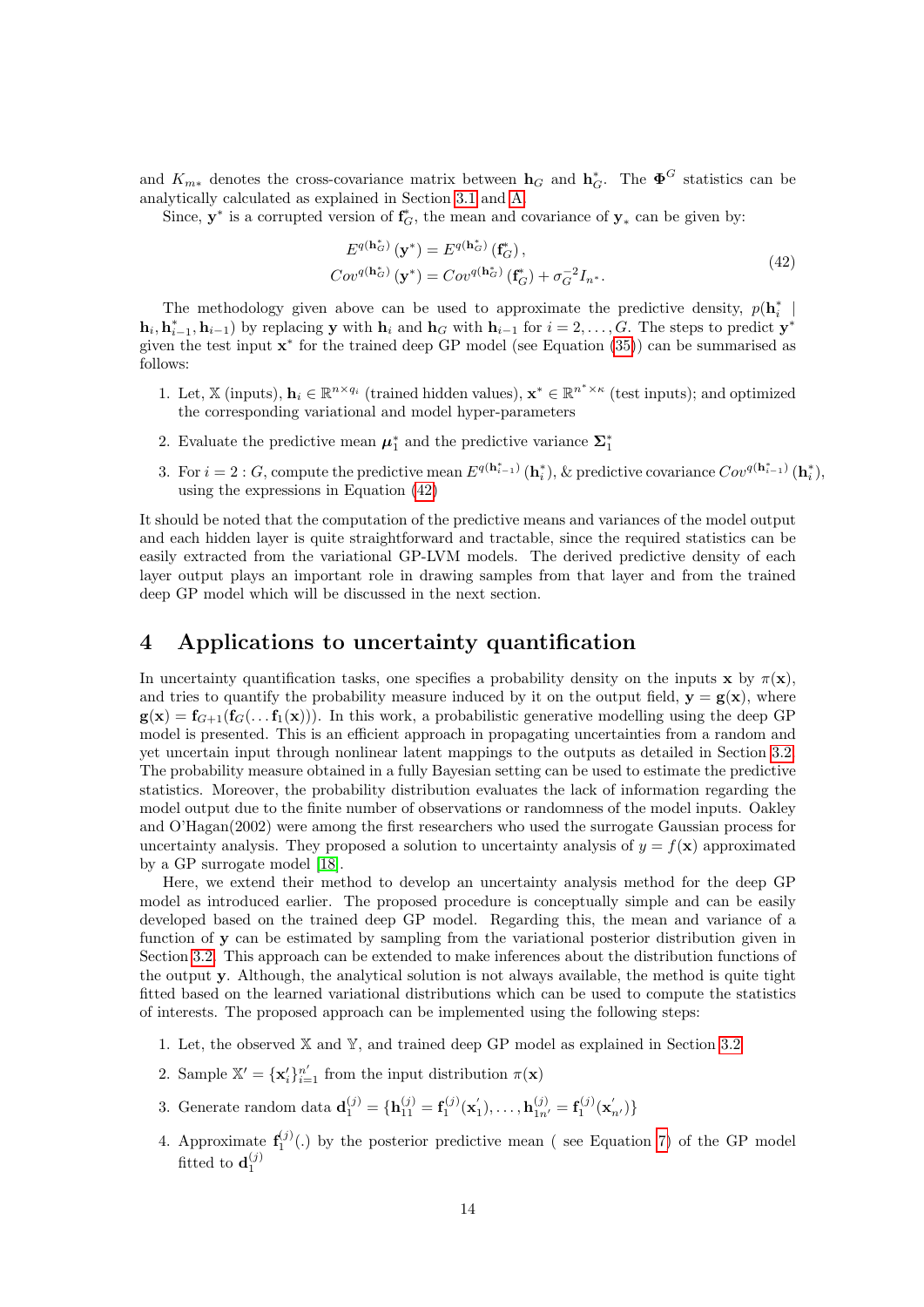- 5. Generate random data  $\mathbf{d}_{2}^{(j)} = {\mathbf{h}_{21}^{(j)} = \mathbf{f}_{2}(\mathbf{h}_{11}^{(j)}), \dots, \mathbf{h}_{2n'}^{(j)} = \mathbf{f}_{2}(\mathbf{h}_{1n'}^{(j)})}$
- 6. Approximate  $f_2^{(j)}(.)$  by the variational posterior predictive mean of the GP model fitted to  $\mathbf{d}_{2}^{(j)}$
- 7. Continue this process to generate random data  $\mathbf{d}_g^{(j)} = \{ \mathbf{h}_{g1}^{(j)} = \mathbf{f}_g(\mathbf{h}_{(g-1)1}^{(j)}), \dots, \mathbf{h}_{gn'}^{(j)} = \mathbf{f}_g(\mathbf{h}_{(g-1)n'}^{(j)}) \},$  and approximate  $\mathbf{f}_g^{(j)}(.)$  using the variational posterior predictive mean of the GP model fitted to  $\mathbf{d}_{g-1}^{(j)}$ .
- 8. Generate the random data

$$
\mathbf{d}_{G+1}^{(j)} = \{ \mathbf{f}_{G+1}^{(j)}(\mathbf{h}_{G1}^{(j)}), \ldots, \mathbf{f}_{G+1}(\mathbf{h}_{Gn'}^{(j)}) \},
$$

where,  $f_{G+1}^{(j)}(.)$  denotes the function that govern the mapping between the model outputs and its dimensionality reduced subspace,  $h_G$ .

9. Approximate  $\mathbf{f}_{G+1}^{(j)}(.)$  using the posterior mean of the GP model fitted to  $\mathbf{d}_{L+1}^{(j)}$ .

The sample,  $\{x'_1, \ldots, x'_{n'}\}$  drawn from the input distribution  $\pi(\mathbf{x})$  are distinct from the original n design points/training data. The QoI of y, denoted by  $\mathfrak{F}_j(Y)$  can now be computed either analytically or numerically. In many situations,  $\mathfrak{F}_j(Y)$  can be evaluated by solving an integral of multiplications of Gaussian distributions which is trivial. However, this integral generally cannot be analytically computed, and the Monte Carlo method as presented below is then used to compute this statistics:

$$
\hat{\mathfrak{F}}_j(Y) = \frac{1}{n'} \sum_{i=1}^{n'} \mathbf{f}_{G+1}^{(j)}(\mathbf{h}_{Li}^{(j)})
$$

To get a new realisation of  $\mathfrak{F}_j(Y)$ , steps 2–9 are repeated. These realisations,  $\{\hat{\mathfrak{F}}_1(Y), \ldots, \hat{\mathfrak{F}}_{N'}(Y)\}$ will then form a sample which can be used to estimate ant summary of the distribution of  $\mathfrak{F}(Y)$ .

Given  $\mathbb{X}'$ , the posterior predictive distribution of  $\mathbf{h}_1 = \mathbf{f}_1$  follows a Gaussian distribution as discussed in Section [2](#page-2-0) and presented in Eqs[.6](#page-4-4)[–8.](#page-4-3) However, there is no close form for the posterior predictive distribution of  $\mathbf{h}_q$ ,

 $2 \leq g \leq G+1$ , and this distribution should be variationally approximated as discussed in the previous section. As a result, the computation of  $\mathfrak{F}_i(Y)$  is not analytically feasible. For instance, the mean of the model output  $y$  is defined as

$$
E^{(j)}(\mathbf{Y}) = \int \mathbf{f}_{G+1}^{(j)}(\mathbf{h}_G)q(\mathbf{h}_G)d\mathbf{h}_G.
$$

This statistics can be then estimated using the Monte Carlo method as follows:

<span id="page-14-0"></span>
$$
\hat{E}^{(j)}(\mathbf{Y}) = \frac{1}{n'} \sum_{i=1}^{n'} \mathbf{f}_{G+1}^{(j)}(\mathbf{h}_{Gi}^{(j)}).
$$
\n(43)

By repeating the process above, we can obtain a sample  $\{\hat{E}^{(j)}(\mathbb{Y})\}_{j=1}^{N'}$  (N' large) from the distribution of  $E(Y)$ , where each  $\hat{E}^{(j)}(Y)$  is obtained by propagating the uncertainty from the input through the hidden layers to the model output in a probabilistic way. The mean of the derived distribution of  $E(Y)$  is called mean of the mean statistics which will be computed for the illustrative examples presented in the next sections. Similarly, the variance of y can be estimated as follows

$$
\widehat{Var}^{(j)}(\mathbb{Y}) = \frac{1}{n'} \sum_{i=1}^{n'} (\mathbf{f}_{G+1}^{(j)}(\mathbf{h}_{Gi}^{(j)}) - \hat{E}^{(j)}(\mathbb{Y}))^2,
$$
\n(44)

where,  $\hat{E}^{(j)}(\mathbb{Y})$  is given in Equation [\(43\)](#page-14-0). Moreover, by repeating the process to compute  $\widehat{Var}^{(j)}(\mathbb{Y})$ , new realisations,  $\{\widehat{Var}^{(j)}(\mathbb{Y})\}_{j=1}^{N'}$  (N' large) can be generated which are considered as a sample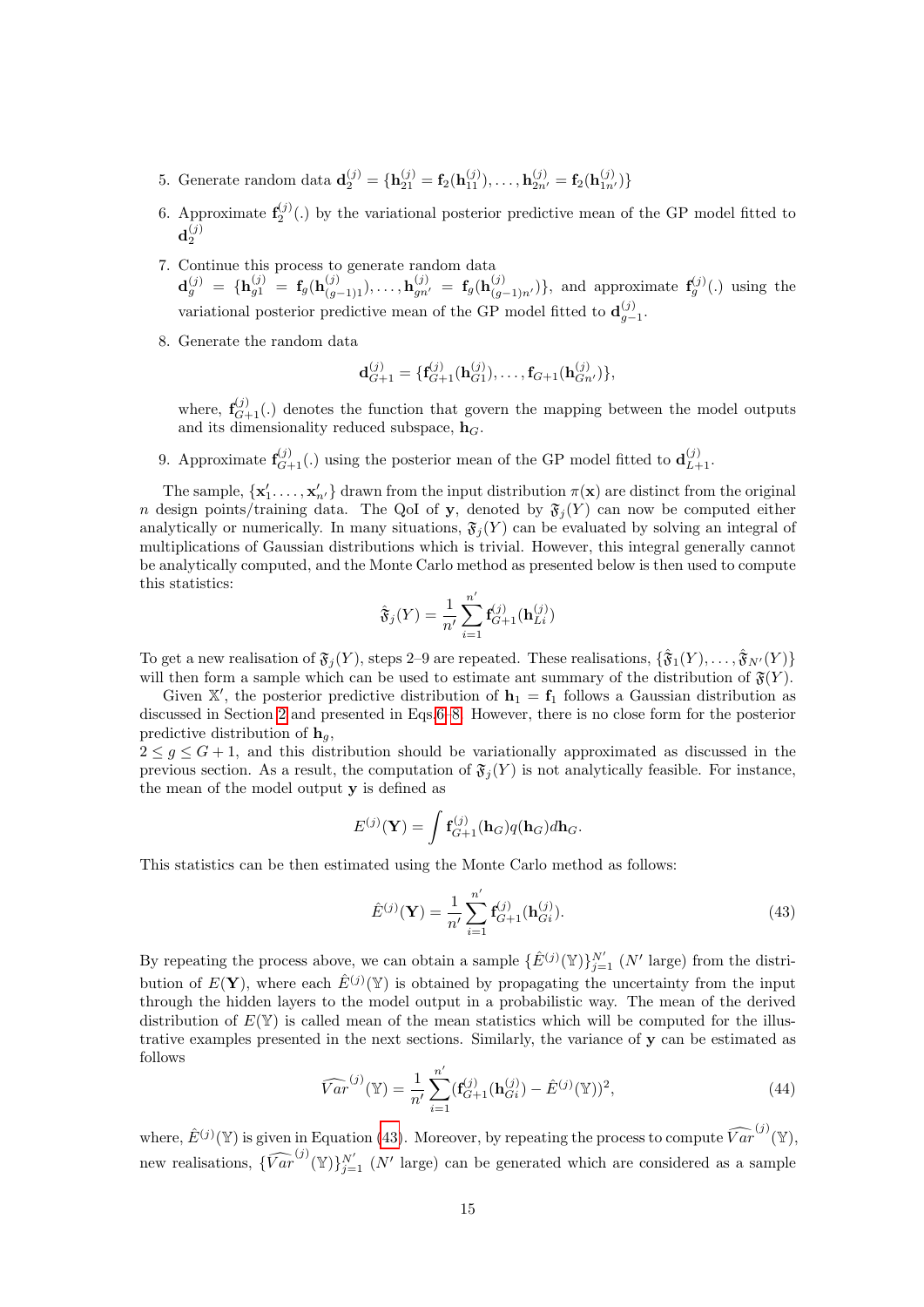drawn from the distribution of  $Var(\mathbb{Y})$ . The mean of this distribution (known as mean of the variance) and the corresponding error bars will be computed in the illustrative examples presented in the next sections.

#### 4.1 Flow through porous media

Following Bilionis et al. [\[14\]](#page-24-13), we consider a single-phase, steady-state flow through a random permeability field. The spatial domain  $\mathcal{X}_s$  is chosen to be the unit square  $[0,1]^2$ , representing an idealized oil reservoir. Let us denote with p and  $\mathbf{u} = (u_x, u_y)$  the pressure and the velocity fields of the fluid, respectively. These are connected via the Darcy law:

<span id="page-15-1"></span>
$$
\mathbf{u} = -\mathbf{K}\nabla p, \quad \text{in } \mathcal{X}_s,\tag{45}
$$

where  $\bf{K}$  is the permeability tensor that models the easiness with which the liquid flows through the reservoir. Combining the Darcy law with the continuity equation, it is easy to show that the governing PDE for the pressure is:

<span id="page-15-2"></span>
$$
-\nabla \cdot (\mathbf{K}\nabla p) = f, \quad \text{in } \mathcal{X}_s,\tag{46}
$$

where the source term  $f$  may be used to model injection/production wells.

We use two model square wells: an injection well on the left-bottom corner of  $\mathcal{X}_s$  and a production well on the top-right corner. The particular mathematical form is as follows:

$$
f(\mathbf{x}_s) = \begin{cases} -r, & \text{if } |x_{si} - \frac{1}{2}w| < \frac{1}{2}w, \text{ for } i = 1, 2, \\ r, & \text{if } |x_{si} - 1 + \frac{1}{2}w| < \frac{1}{2}w, \text{ for } i = 1, 2, \\ 0, & \text{otherwise,} \end{cases} \tag{47}
$$

where r specifies the rate of the wells and w their size (chosen to be  $r = 10$  and  $w = 1/8$ ). Furthermore, we impose no-flux boundary conditions on the walls of the reservoir:

<span id="page-15-3"></span>
$$
\mathbf{u} \cdot \hat{\mathbf{n}} = 0, \text{ on } \partial \mathcal{X}_s,\tag{48}
$$

where  $\hat{\mathbf{n}}$  is the unit normal vector of the boundary. To assure uniqueness of the boundary value problem defined above we impose the constraint

$$
\int_{\mathcal{X}_s} p(x)dx = 0.
$$

We restrict ourselves to an isotropic permeability tensor:

$$
K_{ij} = K \delta_{ij}.
$$

K is modeled as

$$
K(\mathbf{x}_s) = \exp\left\{G(\mathbf{x}_s)\right\},\,
$$

where  $G$  is a Gaussian random field:

$$
G(\cdot) \sim \mathcal{N}(m, c_G(\cdot, \cdot)),
$$

with constant mean  $m$  and an exponential covariance function given by

<span id="page-15-0"></span>
$$
c_G(\mathbf{x}_{s1}, \mathbf{x}_{s2}) = s_G^2 \exp\left\{-\sum_{k=1}^{k_s} \frac{|x_{s1,k} - x_{s2,k}|}{\lambda_k}\right\}.
$$
 (49)

The parameters  $\lambda_k$  represent the correlation lengths of the field, while  $s_G > 0$  is its variance. The values we choose for the parameters are  $m = 0$ ,  $\lambda_k = 0.01$  and  $s_G = 1$ . In order to obtain a finite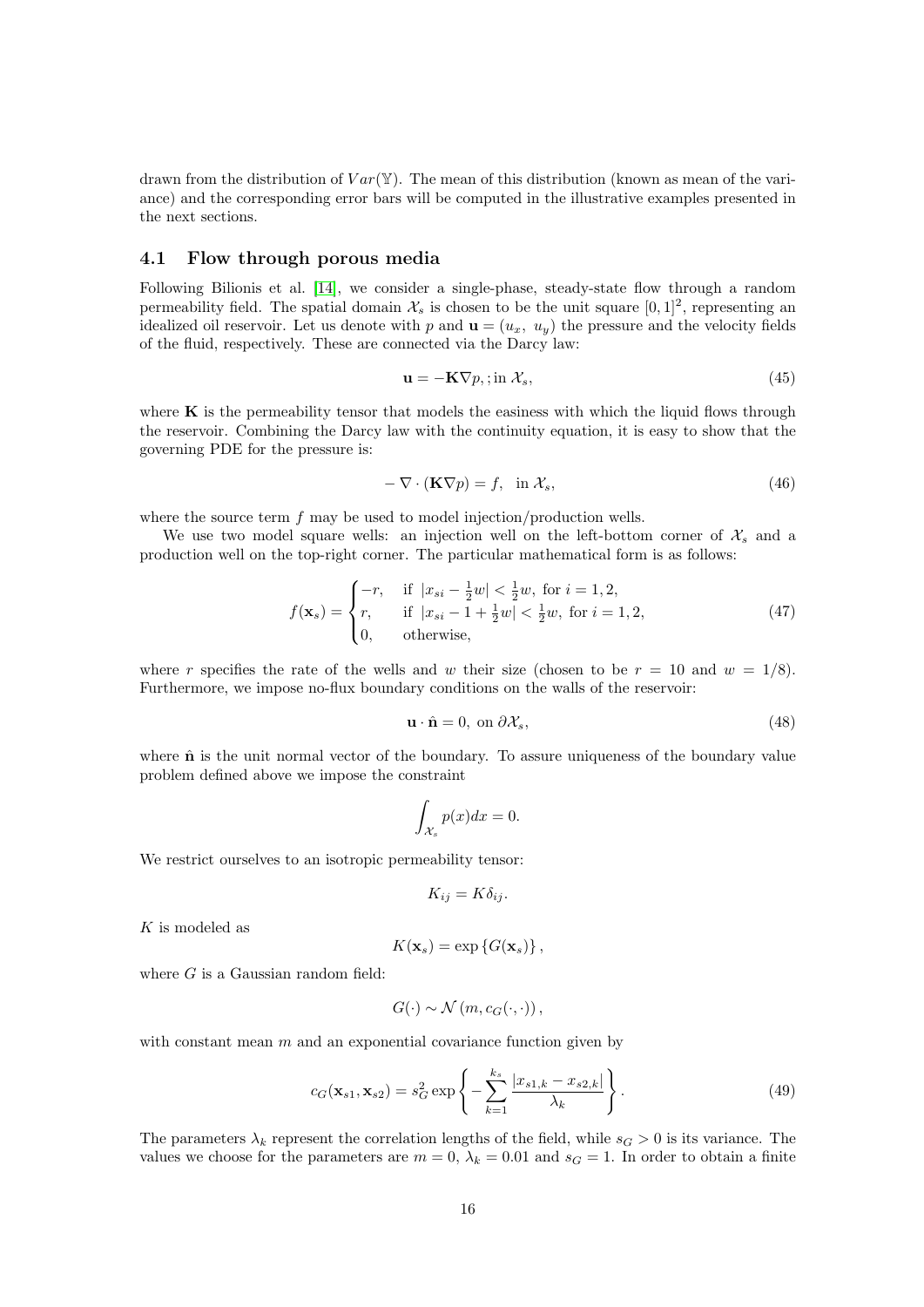dimensional representation of  $G$ , we employ the Karhunen-Loève expansion [\[36\]](#page-26-0) and truncate it after  $k_{\xi} = 50$  terms:

$$
G(\mathbf{w}, \mathbf{x}_s) = m + \sum_{k=1}^{k_{\xi}} w_k \psi_k(\mathbf{x}_s),
$$

where  $\mathbf{w} = (w_1, \ldots, w_{k_{\xi}})$  is vector of independent, zero mean and unit variance Gaussian random variables and  $\psi_k(\mathbf{x}_s)$  are the eigenfunctions of the exponential covariance given in Eq. [\(49\)](#page-15-0) (suitably normalized, of course). In order to guarantee the analytical calculation of statistics of the firstorder  $p$  and  $\mathbf{u}$ , we choose to work with the uniform random variables

$$
\xi_k = \Phi(w_k) \sim \mathcal{U}[0,1], \ k = 1,\ldots,\mathbf{k}_{\xi},
$$

where  $\Phi(\cdot)$  is the cumulative distribution function of the standard normal distribution. Putting it all together, the finite-dimensional stochastic representation of the permeability field is:

<span id="page-16-0"></span>
$$
K(\boldsymbol{\xi}; \mathbf{x}_s) = \exp\left\{ m + \sum_{k=1}^{k_{\xi}} \Phi^{-1}(\xi_k) \psi_k(\mathbf{x}_s) \right\}.
$$
 (50)

In order to make the notational connection with the rest of the paper obvious, let us define the response of the physical model as

 $\mathbf{f}:\mathcal{X}\rightarrow\mathcal{R}^{d},$ 

where  $\mathbf{x} = (\mathbf{x}_{\xi}, \mathbf{x}_{s})$  denote the input vector consists of both stochastic input and spatial domain defined over  $\mathcal{X} = \mathcal{X}_{\xi} \times \mathcal{X}_{s} \in \mathcal{R}^{p}, \mathcal{X}_{\xi} = [0,1]^{k_{\xi}},$  and  $\mathcal{X}_{s}$  represents the spatial domain defined as a finite element mesh over  $[0, 1]^2$ , p is the input dimension which is  $p = 64 \times 64$  in this example, and d is the output dimension and set at  $d = 32 \times 32$ . In this setting, f can be either  $p(\mathbf{x}_{\xi}, \mathbf{x}_{s})$  or  $\mathbf{u}(\mathbf{x}_{\xi}, \mathbf{x}_{s})$  which are derived as the solutions of the boundary problem defined by Eqs. [\(45\)](#page-15-1), [\(46\)](#page-15-2) and [\(48\)](#page-15-3) at the spatial point  $x_s$  for a permeability field given by Eq. [\(50\)](#page-16-0).

We now wish to fit a deep GP with two hidden layers to approximate  $f(\xi, x_s)$  based on the data generated by solving the boundary problem given in Eqs. [\(45\)](#page-15-1), [\(46\)](#page-15-2) and [\(48\)](#page-15-3) for the defined permeability field as described above. This boundary value problem is solved using the mixed finite element formulation.

The spatial domain is discretized using  $64 \times 64$  square grid. We randomly generate 700 samples of  $\xi$  and use these to create the following data-points  $\{K_r, r = 1, \ldots, 700\}$  using Eq. [\(50\)](#page-16-0). The eigenfunctions of  $\mathbf{K}_r$  were calculated and  $\mathbf{K}_r(\boldsymbol{\xi}; \mathbf{x}_s)$  were approximated using the KL expansion by truncating it after  $k_{\xi} = 50$ , where  $\lambda_k = 0.1$  and  $s_G = 1$ . We then solve the PDE described above based for these realizations of the permeability field,  ${K_r; r = 1, ..., 700}$  to derive the corresponding solutions for velocity  $(u_x, u_y)$  and pressure, p. We denote the data-points consists of  $\mathbf{K}_r$  and corresponding solutions for the pressure by  $\mathbf{d}_p = \{(\mathbf{K}_r, p_r); r = 1, \ldots, 700\}.$ 

We use the generated data,  $\mathbf{d}_p$  for training a deep GP model with two latent variables. In order to train this model, we use the covariance function given in Eq. [\(12\)](#page-5-0) with different length scales. Using this covariance function, an ARD procedure can be implemented to determine the dimensionality of each the latent variables. The length scales  $(\omega_k)$  of this covariance function are automatically estimated during the training the model using the Bayesian variational method as discussed in Section [3.](#page-4-0) The initial guess of the dimensionality of each layer is similarly considered as  $q_1^{int} = q_2^{int} = 30$ . Based on the details of the trained model, and Fig [3,](#page-17-0) the effective dimensions of the latent layers are determined as,  $q_1 = 10$  and  $q_2 = 20$ .

The contour plots of a test input,  $\mathbf{K}_t(.)$  and its corresponding solution for the pressure,  $p_t$  are respectively shown in Sub-figures (a) and (b) of Fig. [4.](#page-17-1) The corresponding approximation of  $p_t$ as the posterior predictive mean of the trained deep GP model is shown in Fig [5](#page-18-0) which is evident that the predictive performance of this surrogate model, despite the limited data used for training the model, is satisfactory.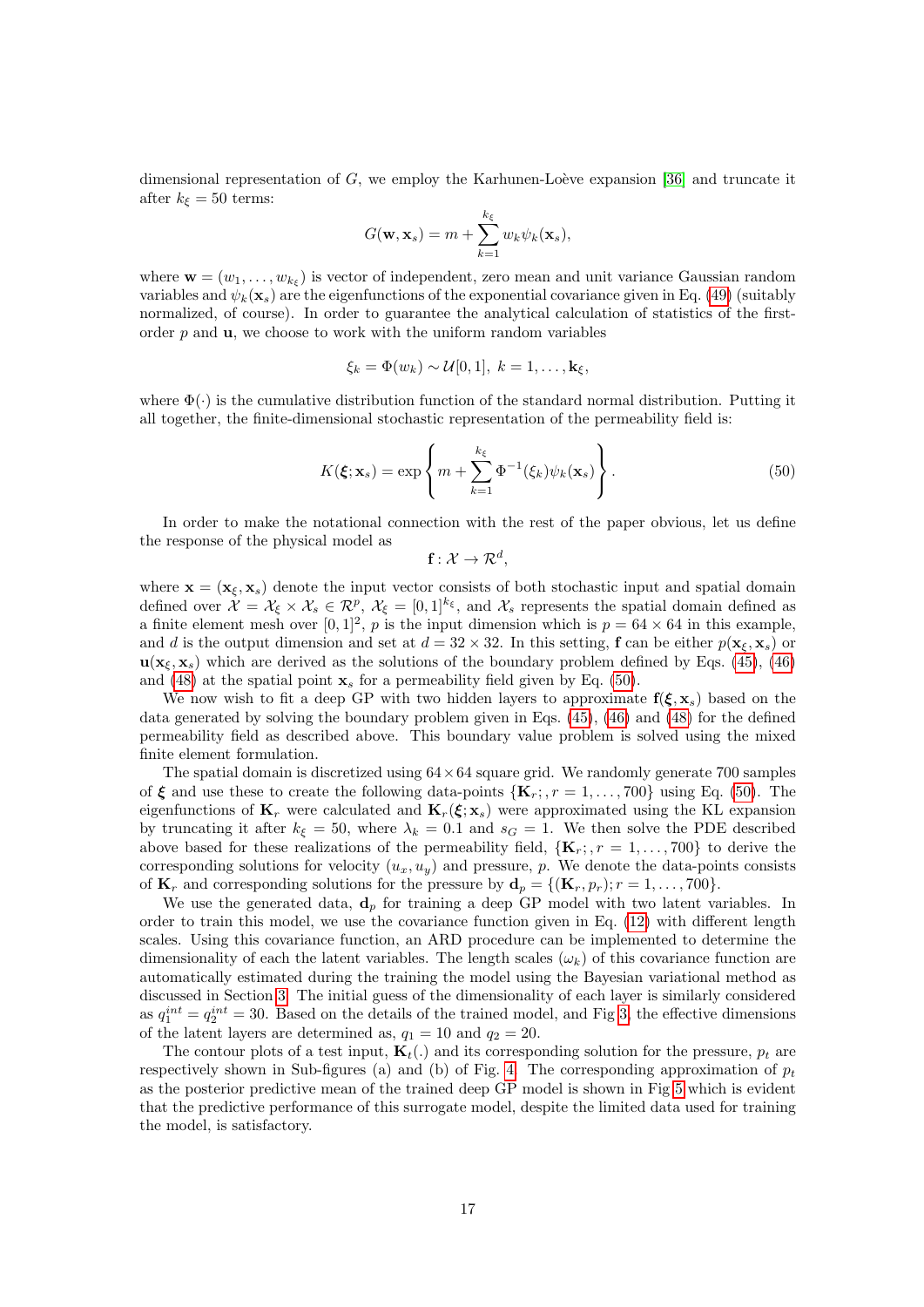<span id="page-17-0"></span>

<span id="page-17-1"></span>Figure 3 The ARD weights of the trained deep GP (with 2 hidden layers fitted to  $\mathbf{d}_p$ ) to approximate relationship between the permeability field and the pressure.



(a) A realisation of Permeability field (b) Corresponding solution of  $\tilde{\mathbf{u}}(\mathbf{x})$ Figure 4 (a) The contour plots of the selected test input,  $\tilde{\mathbf{K}}_t(\mathbf{x})$  with  $\lambda_k = 0.1$  and (b) the contour plot of the corresponding solution of  $p_t$ .

The fitted deep GP model can be used to compute the QoI required to implement UQ task. This model is also very effective for deep learning and probabilistically propagate uncertainty from  $x$  to p through two hidden layers. Based on the method discussed Subsection [4,](#page-13-0) we compute mean of the mean, and mean of the variance of  $p$ ; and their corresponding error bars. Similar to the method described above, we draw a sample of 120 observations from the input space and compute the corresponding posterior means (and variances) of each latent layer and the model output. By repeating this sampling process for 100 times, we can compute mean of the mean, mean of the variance and corresponding error bars of the model output. Sub-figure (a) of Fig. [6](#page-18-1) shows mean of the mean of  $p$  using 120 observations. The corresponding error bar of the mean of  $p$  based on 120 observations is shown in Sub-figures (b) of Fig. [6.](#page-18-1) Mean of the variance of p based on 120 observations is illustrated in Sub-figures (c) of Fig[.6.](#page-18-1) Its corresponding error bar is also shown in Sub-figures (d) of this figure.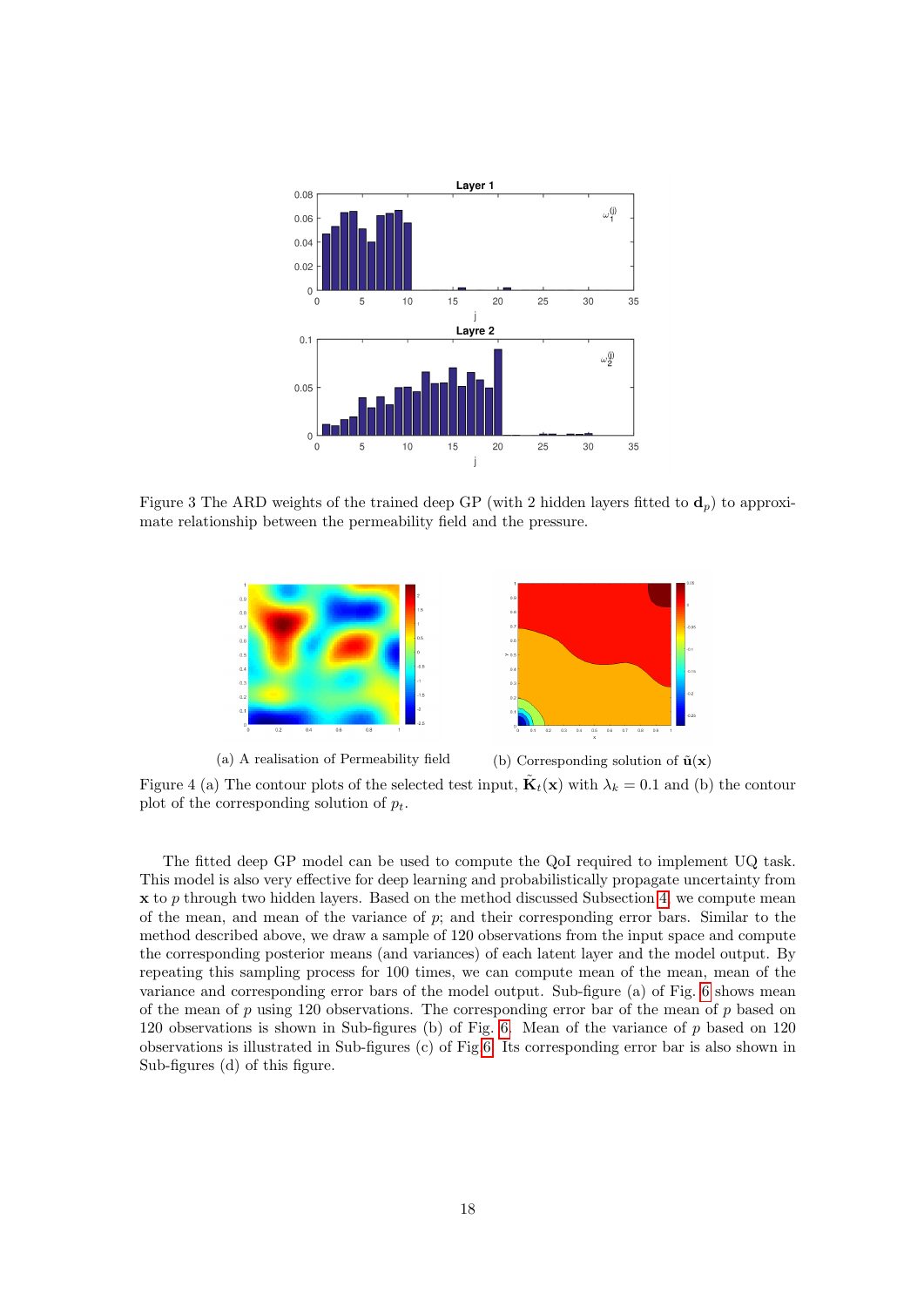<span id="page-18-1"></span>

<span id="page-18-0"></span>(c) Mean of the variance of  $p$ , 120 obs. (d) Error bar of mean of variance of  $p$ . Figure 6 Mean of the mean and variance of p evaluated over  $32 \times 32$  grid using the deep GP model with 120 observations (1st column); and their corresponding error bars (2nd column).



Figure 5 The contour plot of the posterior predictive mean of  $p_t$  shown in Sub-figure (b) of Fig. [4](#page-17-1)

We now use the same selected realizations of the permeability field,

.

 ${K_r; r = 1, ..., 700}$  and solve the PDE described in Eqs. [45](#page-15-1)[–48](#page-15-3) to derive the solutions for velocity  $\mathbf{u} = (u_x, u_y)$ . We denote the data-points consists of  $\mathbf{K}_r$  and corresponding solutions for  $u_x$  and  $u_y$ , respectively by  $\mathbf{d}_x = \{(\mathbf{K}_r, u_x^r); r = 1, ..., 700\}$  and  $\mathbf{d}_y = \{(\mathbf{K}_r, u_y^r); r = 1, ..., 700\}$ . We then fit a two-layer deep GP model to  $\mathbf{d}_x$  and  $\mathbf{d}_y$  with the covariance function given in Eq. [\(12\)](#page-5-0) with the different length scales. Figs  $7 \& 8$  $7 \& 8$  illustrate the ARD weights approximated by fitting the deep GP to  $\mathbf{d}_x$  and  $\mathbf{d}_y$ , respectively. The effective dimensions of each layer for these two models based on the instruction given above are determined as,  $q_1 = 12$  and  $q_2 = 16$ .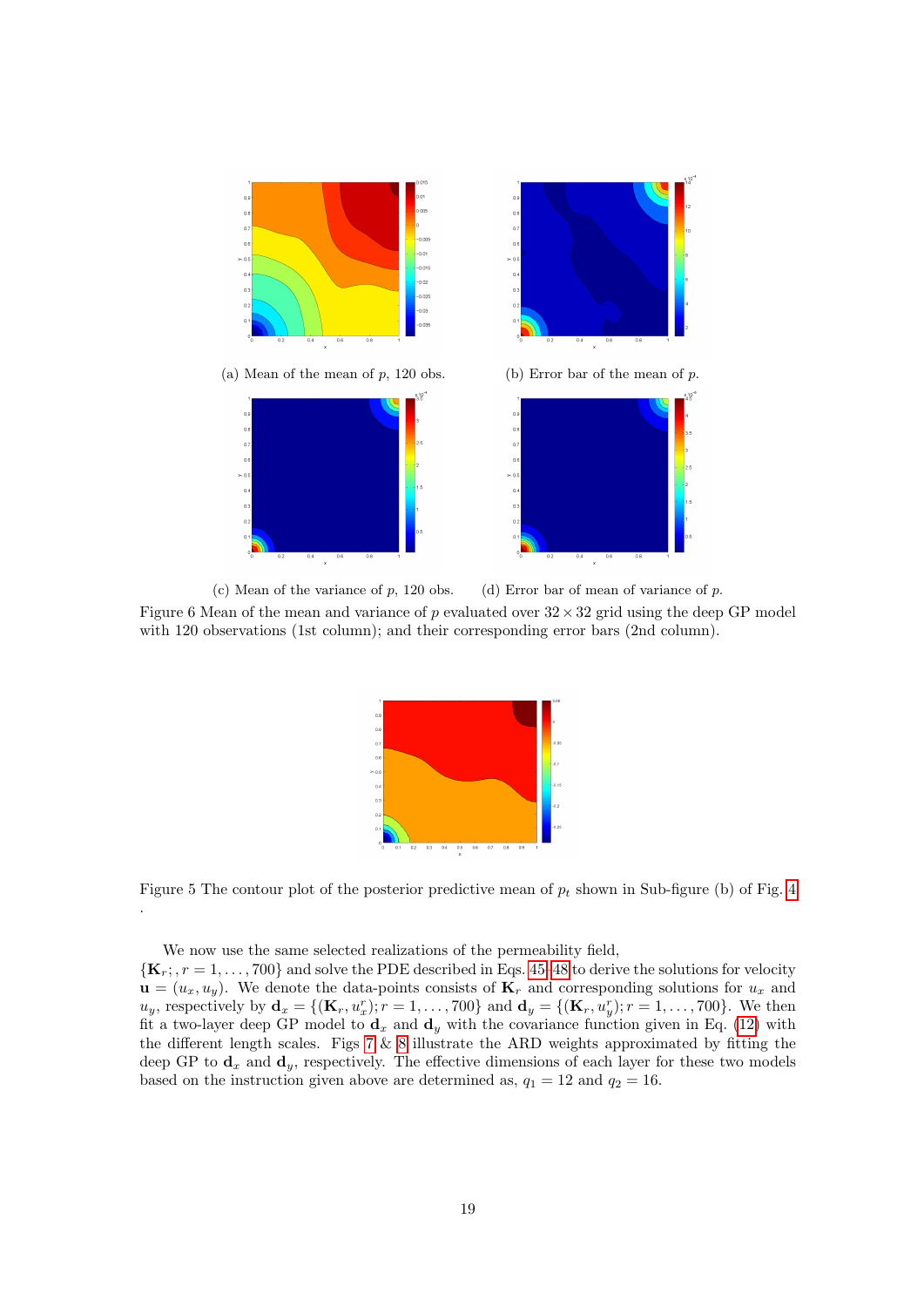<span id="page-19-0"></span>

<span id="page-19-1"></span>Figure 7 The ARD weights of the trained deep GP (with 2 hidden layers fitted to  $\mathbf{d}_x$ ) to approximate relationship between the permeability field and  $u_x$ .



Figure 8 The ARD weights of the trained deep GP (with 2 hidden layers fitted to  $\mathbf{d}_y$ ) to approximate relationship between the permeability field and  $u_y$ .

The fitted deep GP models can be then used to compute the QoI required to implement UQ task. We only present the statistics of interest computed from the fitted deep GP model based on the method discussed in Section [4.](#page-13-0) Fig [9](#page-20-0) show means of the mean and means of the variance of  $u_x$  and their corresponding error bars based on a sample of size 120. Fig. [10](#page-20-1) also show means of the mean and means of the variance of  $u_y$  and their corresponding error bars based on a sample of size 120.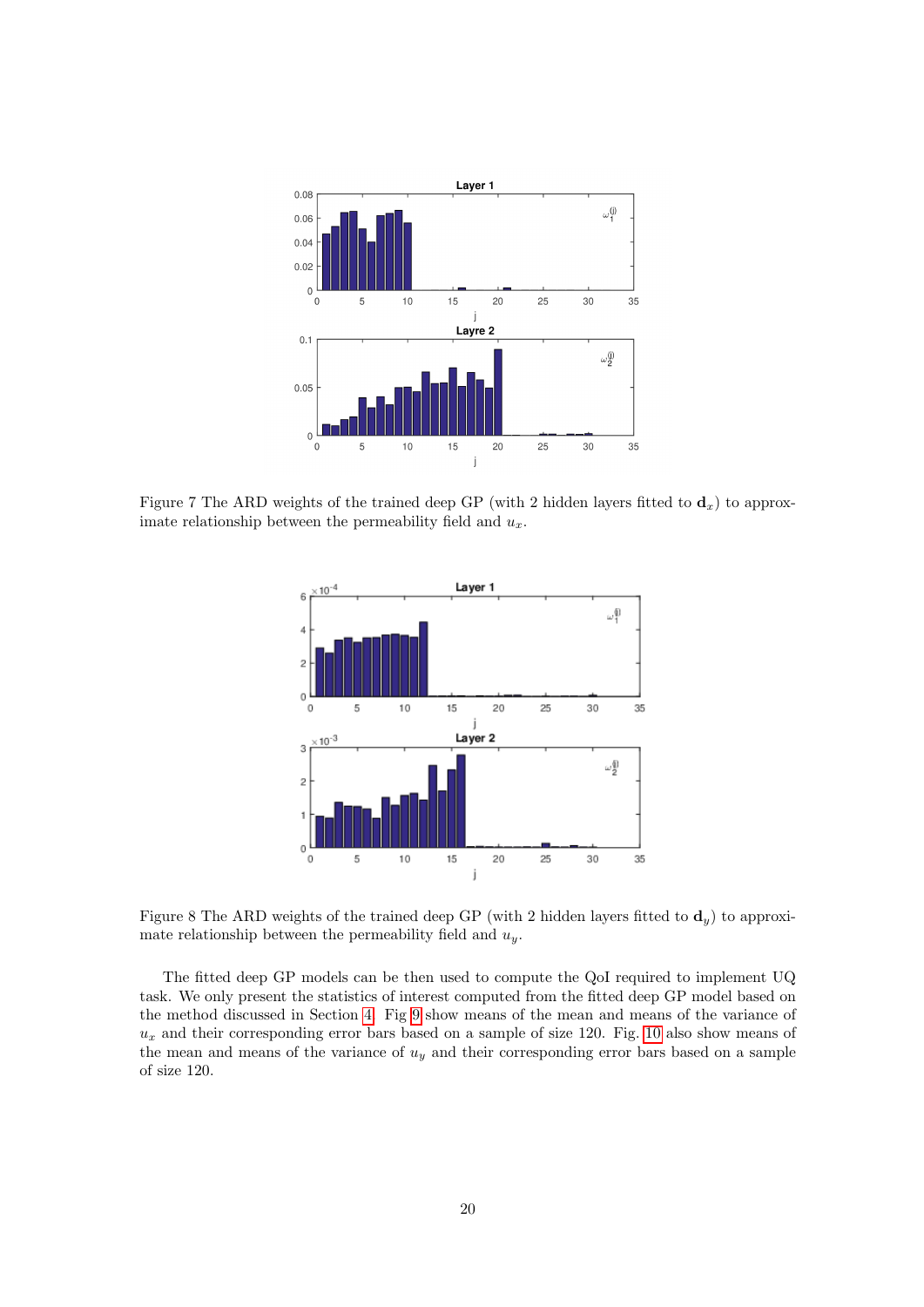<span id="page-20-0"></span>

(a) Mean of the mean of  $u_x$ , 120 obs. (b) Error bar of mean of  $u_x$ .







(c) Mean of the variance of  $u_x$ , 120 obs. (d) Error bar of variance of  $u_x$ .

Figure 9 Mean of mean and variance of  $u_x$  evaluated over  $32 \times 32$  grid using the deep GP with 120 observations (1st column); and corresponding error bars (2nd column).

<span id="page-20-1"></span>

Figure 10 Mean of mean and variance of  $u_y$  evaluated over  $32 \times 32$  grid using the deep GP with 120 observations (1st column); and corresponding error bars (2nd column).

Fig. [11](#page-21-1) (a) sketches the predicted probability density function of  $u_x(0.05, 0.05)$  along with its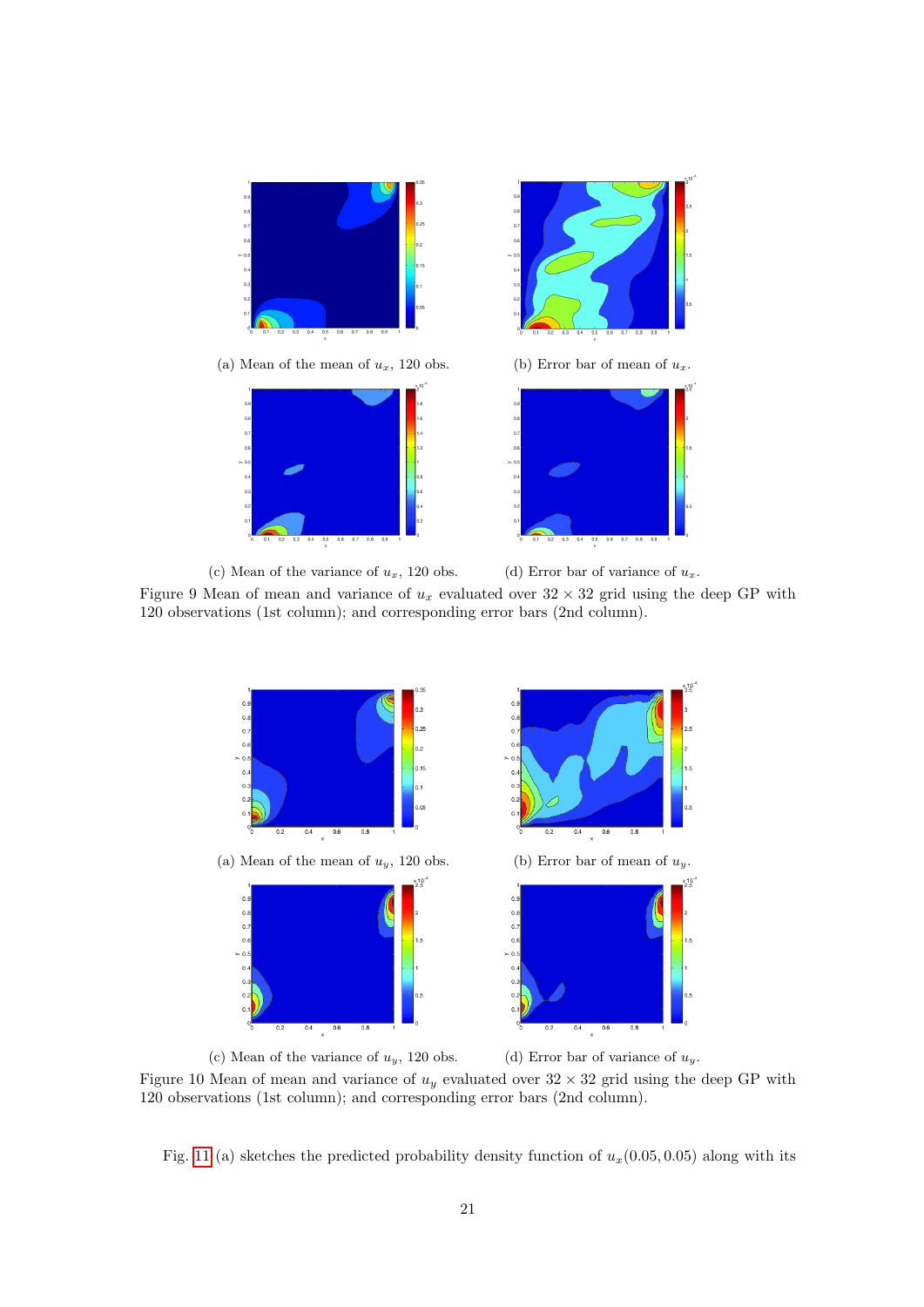error bars, based on 120 data points. The probability density function (PDF) of  $u_x(0.05, 0.05)$ using the Markov chain method and based on 10000 samples is also illustrated in Fig. [11](#page-21-1) (b). In order to compute the PDF shown in Fig. [11](#page-21-1) (a), the same training data-points used to compute mean of the mean/variance can be used. However, the MC-based estimated PDF shown in Fig. [11](#page-21-1) (b) required at least 10000 sample sizes.

<span id="page-21-1"></span>

(a) PDF of  $\mathbf{u}_x(0.5, 0.5)$  based on 120 obs. (b) PDF of  $\mathbf{u}_x(0.5, 0.5)$  using MC Method,

Figure 11 The PDF of  $\mathbf{u}_r(0.5, 0.5)$ . The middle blue line shows the average PDF over 100 sampled of the deep GP model for the case of 120 (a) observations. The filled grey area corresponds to two standard deviations of the PDFs about the mean PDF. The solid red line of (b) is the Monte Carlo estimate using 10000 observations.

### <span id="page-21-0"></span>5 Conclusions

We present a novel methodology for efficiently implementing UQ tasks of complex flow model which consists of high-dimensional inputs and outputs using the deep GP model. These models generalize several interesting GP-based models, are computationally more efficient, mathematically more elegant, and are more straightforward for the development of uncertainty propagation techniques. We show that several common challenges in UQ can be tackled using this multivariate GP model, including the curse of dimensional and computational complexity in the presence of limited data which is always the case for sunsurface problems. Both of these challenges can be efficiently resolved by breaking down the emulation into several latent variables which ease the computationally complexity of the multivariate GP model for emulating high-dimensional inputs and outputs. Each latent variable or reduced dimension sub-space can be then learned using Bayesian GP-LVM which can be considered as a probabilistic non-linear DR approach. The final model can be eventually trained by stacking together the trained sub-models using process composition idea. However, an exact Bayesian inference is not available and tractable for this model, but by using a Bayesian variational approximation framework, the marginal likelihood of model outputs given the inputs can be analytically approximated. In addition, the posterior distribution of each latent variable can be also analytically approximated and used for probabilistically propagating uncertainty through the latent variables. Unlike the Isomap approach and other DR approaches mentioned in Section [1,](#page-0-0) the proposed Bayesian framework provides a highly effective probabilistic modelling of high dimensional data which lies on a non-linear manifold (or latent space), and allows to efficiently overcome both the out-of-sample problems and pre-image problems. Another benefit of the proposed variational framework is that the dimensional of each latent variable as well as the model architecture can be automatically determined and tuned without the need for cross-validation.

However, the proposed methodology is very efficient in emulating a model with high-dimensional inputs and outputs and computing the statistics of interests required in UQ tasks, we observe certain aspects that require further investigation. Data scarcity might be resolved automatically during the augmenting each latent mapping with the inducing variables, but it requires further investigation to fully address this issue. The detection and identification of discontinuities in high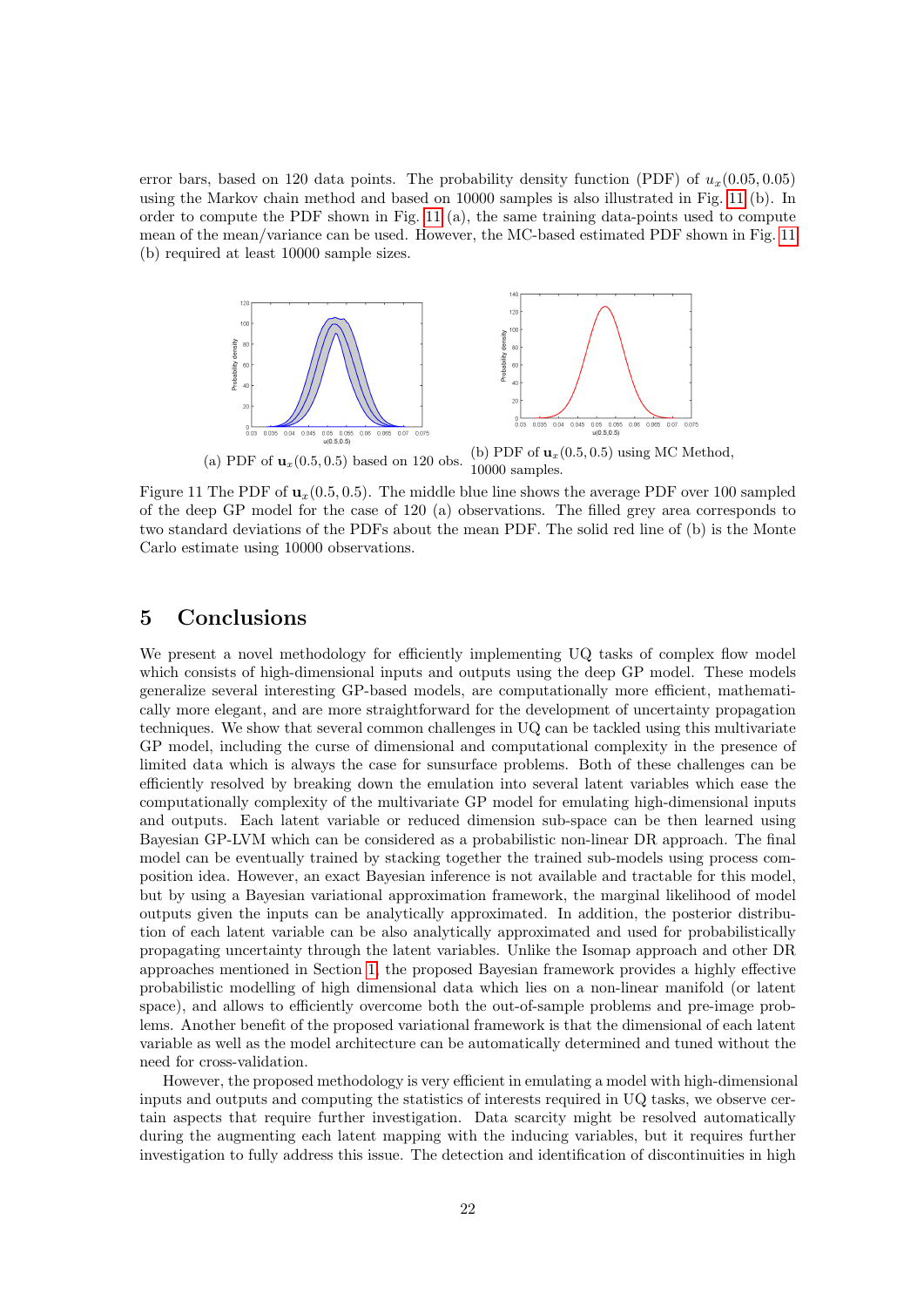dimensional space is another challenge that could be efficiently resolved using this methodology. It would be interesting to compare the efficiency of this methodology in tackling this issue with other existing methods including Hierarchical binary trees [\[37\]](#page-26-1) generalized polynomial chaos [\[38\]](#page-26-2), adaptive refinement of sparse grids [\[39,](#page-26-3) [40\]](#page-26-4).

It would be also interesting to explore how the methodology proposed here could be employed for uncertainty quantification of the flow and transport models which include PDF based mathematical models with multi-scale solutions. Due to the large range of scales in the solutions of these models, it would be extremely challenging to solve them numerically. Tremendous computational resources are required to solve for the small scales of the solution, which makes it prohibitively expensive. Thus finding an effective equation which governs the large scale solution is very important. In particular, the computational complexity of these model can be increased when the inputs and outputs are high-dimensional [\[41\]](#page-26-5). Therefore, with the same arguments given in this paper, the current surrogate models including conventional and separable multi-out GP models could not be effective for modelling and computing the statistics required for UQ tasks associated with the multi-scale and high-dimensional PDE-based physical models.

## <span id="page-22-1"></span>A The details of computing  $\Phi$  Quantities

In this appendix, we present the details of computing  $\Phi$  quantities under the GP prior covariances introduced in Section [3.1.](#page-4-2) We first represent these quantities as follows

$$
\phi_0 = \sum_{i=1}^n \phi_0^{(i)}, \text{ where } \phi_0^{(i)} = \int k(\mathbf{h}_{i,:}, \mathbf{h}_{i,:}) \mathcal{N}(\mathbf{h}_{i,:} | \boldsymbol{\mu}_{i,:}, \mathbf{S}_i) d\mathbf{h}_{i,:},
$$
  

$$
(\boldsymbol{\Phi}_1)_{i,k} = \int k(\mathbf{h}_{i,:}, (\mathbf{h}_u)_{k,:}) \mathcal{N}(\mathbf{h}_{i,:} | \boldsymbol{\mu}_{i,:}, \mathbf{S}_i) d\mathbf{h}_{i,:},
$$
  

$$
\boldsymbol{\Phi}_2 = \sum_{i=1}^n \boldsymbol{\Phi}_2^{(i)}, \text{ where } (\phi_2^{(i)})_{k,k'} = \int k(\mathbf{h}_{i,:}, (\mathbf{h}_u)_{k,:}) k((\mathbf{h}_u)_{k',:}, \mathbf{h}_{i,:}) \mathcal{N}(\mathbf{h}_{i,:} | \boldsymbol{\mu}_{i,:}, \mathbf{S}_i) d\mathbf{h}_{i,:}.
$$

For the ARD exponential quadratic kernel as given in Eq. [\(12\)](#page-5-0), the above quantities will become as

$$
\phi_0 = n\sigma_h^2,
$$
  
\n
$$
(\Phi_1)_{i,k} = \sigma_h^2 \prod_{j=1}^q \frac{\exp\left(-\frac{1}{2} \frac{b_j(\mu_{i,j} - (h_u)_{k,j})^2}{b_j S_{i,j} + 1}\right)}{(b_j S_{i,j} + 1)^{\frac{1}{2}}},
$$
  
\n
$$
\Phi_2 = \sigma_h^4 \prod_{j=1}^q \frac{\exp\left(-\frac{b_j((h_u)_{k,j} - (h_u)_{k',j})^2}{4} - \frac{b_j(\mu_{i,j} - \bar{h}_{i,j})^2}{2b_j S_{i,j} + 1}\right)}{(2b_j S_{i,j} + 1)^{\frac{1}{2}}},
$$

where

 $i=1$ 

$$
\bar{h}_{:,j} = \frac{((h_u)_{k,j} - (h_u)_{k',j})}{2}.
$$

These are all the components that are required to compute the variational lower bound given in Eq. [\(21\)](#page-6-3) for the ARD exponential quadratic kernel.

## <span id="page-22-0"></span>B Derivatives with respect to  $\theta$  and variational parameters

Here we present the expressions for the derivatives of the variational bound Eq. [\(23\)](#page-7-1) which are required to find the optimized values of the model parameters,  $\{\boldsymbol{\theta}_f, \sigma_h^2\}$  and variational parameters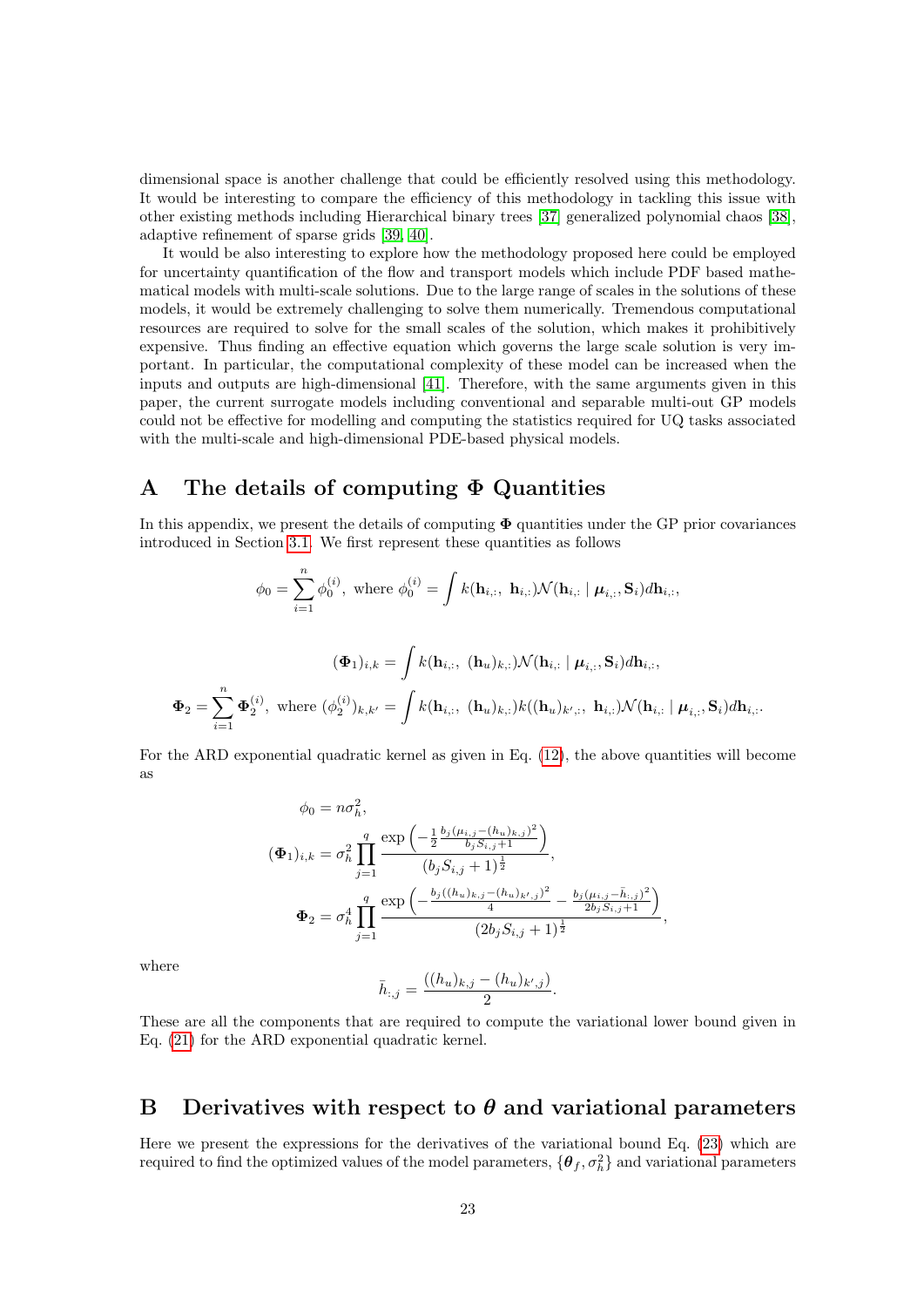$\{\boldsymbol{\mu}_{:,j}, \mathbf{S}_j, \mathbf{h}_u\}$  using the gradient-based optimization approach. It would be more convenient to reparameterize  $S_j$  (for  $j = 1, \ldots, q$ ) as follows

$$
\mathbf{S}_{j}=(\mathbf{K}_{h}^{-1}+\mathbf{\Lambda}_{j}),\text{ and }\boldsymbol{\mu}_{:,j}=\mathbf{K}_{h}\bar{\boldsymbol{\mu}}_{:,j},
$$

where  $\Lambda_j$  is given by

$$
\mathbf{\Lambda}_{j} = -2 \frac{\partial \hat{\mathcal{L}}(q(\mathbf{h}))}{\partial \mathbf{S}_{j}} \text{ and } \bar{\boldsymbol{\mu}}_{:,j} = \frac{\partial \hat{\mathcal{L}}(q(\mathbf{h}))}{\partial \boldsymbol{\mu}_{:,j}}.
$$
(51)

Here,  $\Lambda_j = diag(\lambda_j)$  is a diagonal positive definite matrix of *n*-dimensional vectors, and

$$
\frac{\partial \mathcal{L}(q(\mathbf{h}))}{\partial \bar{\boldsymbol{\mu}}_{:,j}} = \mathbf{K}_h \left( \frac{\partial \hat{\mathcal{L}}(q(\mathbf{h}))}{\partial \boldsymbol{\mu}_{:,j}} - \bar{\boldsymbol{\mu}}_{:,j} \right).
$$

We first present the derivatives of the lower bound with respect to  $\mu_{:,j}$  and  $\lambda_j$  as follows

$$
\frac{\partial \mathcal{L}(q(\mathbf{h}))}{\partial \mathbf{\lambda}_j} = -(\mathbf{S}_j \circ \mathbf{S}_j) \left( \frac{\partial \hat{\mathcal{L}}(q(\mathbf{h}))}{\partial \mathbf{S}_j} + \frac{1}{2} \mathbf{\lambda}_j \right),
$$

where '∘' stands for the element-wise product of two matrices.

The partial derivatives given above,  $\frac{\partial \hat{\mathcal{L}}(q(\mathbf{h}))}{\partial \mathbf{H}_{:,j}}$  and  $\frac{\partial \hat{\mathcal{L}}(q(\mathbf{h}))}{\partial \mathbf{S}_j}$  are given by

$$
\begin{split} \frac{\partial \hat{\mathcal{L}}(q(\mathbf{h}))}{\partial \boldsymbol{\mu}_{:,j}} & = -\frac{\nu \partial \phi_{0}}{\sigma_{h}^{2} \partial \boldsymbol{\mu}_{:,j}} + \sigma_{h}^{-2} tr \left( \frac{\partial \boldsymbol{\Phi}_{1}^{T}}{\partial \boldsymbol{\mu}_{:,j}} \mathbb{Y} \mathbb{Y}^{T} \boldsymbol{\Phi}_{1}^{T} \mathbf{A}^{-1} \right) \\ & + \frac{1}{2\sigma_{h}^{2}} tr \left( \frac{\partial \boldsymbol{\Phi}_{2}^{T}}{\partial \boldsymbol{\mu}_{:,j}} (\nu \mathbf{K}_{uu}^{-1} - \sigma_{h}^{2} \nu \mathbf{A}^{-1} - \mathbf{A}^{-1} \boldsymbol{\Phi}_{1}^{T} \mathbb{Y} \mathbb{Y}^{T} \boldsymbol{\Phi}_{1} \mathbf{A}^{-1}) \right), \\ \frac{\partial \hat{\mathcal{L}}(q(\mathbf{h}))}{\partial (\mathbf{S}_{j})_{k,l}} & = -\frac{\nu}{2\sigma_{h}^{2}} \frac{\partial \phi_{0}}{\partial (\mathbf{S}_{j})_{k,l}} + \sigma_{h}^{-2} tr \left( \frac{\partial \boldsymbol{\Phi}_{1}^{T}}{\partial (\mathbf{S}_{j})_{k,l}} \mathbb{Y} \mathbb{Y}^{T} \boldsymbol{\Phi}_{1} \mathbf{A}^{-1} \right) \\ & + \frac{1}{2\sigma_{h}^{2}} tr \left( \frac{\partial \boldsymbol{\Phi}_{2}}{\partial (\mathbf{S}_{j})_{k,l}} \left( \nu \mathbf{K}_{uu}^{-1} - \sigma_{h}^{2} \nu \mathbf{A}^{-1} - \mathbf{A}^{-1} \boldsymbol{\Phi}_{1}^{T} \mathbb{Y} \mathbb{Y}^{T} \boldsymbol{\Phi}_{1} \mathbf{A}^{-1} \right) \right), \end{split}
$$

with  $\mathbf{A} = \sigma_h^{-2} \mathbf{K}_{uu} + \mathbf{\Phi}_1.$ 

The gradient of the lower bound,  $\mathcal{B}(q(\mathbf{h}))$  with respect to  $\boldsymbol{\theta}_f$  is given by

$$
\frac{\partial \mathcal{L}(q(\mathbf{h}))}{\partial \boldsymbol{\theta}_f} = \frac{\partial \hat{\mathcal{B}}(q(\mathbf{h}))}{\partial \boldsymbol{\theta}_f},
$$

where

$$
\begin{split} \frac{\partial \mathcal{\hat{L}}(q(\mathbf{h}))}{\partial \boldsymbol{\theta}_{f}} & = -\frac{\nu}{2\sigma_{h}^{2}} \frac{\partial \phi_{0}}{\partial \boldsymbol{\theta}_{f}} + \sigma_{h}^{-2} tr \left( \frac{\partial \boldsymbol{\Phi}_{1}^{T}}{\partial \boldsymbol{\theta}_{f}} \mathbb{Y} \mathbb{Y}^{T} \boldsymbol{\Phi}_{1} \mathbf{A}^{-1} \right) \\ & + \frac{1}{2} tr \left( \frac{\partial \mathbf{K}_{uu}}{\partial \boldsymbol{\theta}_{f}} \left( d\mathbf{K}_{uu}^{-1} - \sigma_{h}^{2} \nu \mathbf{A}^{-1} - \mathbf{A}^{-1} \boldsymbol{\Phi}_{1}^{T} \mathbb{Y} \mathbb{Y}^{T} \boldsymbol{\Phi}_{1} \mathbf{A}^{-1} - \sigma_{h}^{-2} \nu \mathbf{K}_{uu}^{-1} \boldsymbol{\Phi}_{2} \mathbf{K}_{uu}^{-1} \right) \right) \\ & + \frac{1}{2\sigma_{h}^{2}} tr \left( \frac{\partial \boldsymbol{\Phi}_{2}}{\partial \boldsymbol{\theta}_{f}} \left( d\mathbf{K}_{uu}^{-1} - \sigma_{h}^{2} d\mathbf{A}^{-1} - \mathbf{A}^{-1} \boldsymbol{\Phi}_{1}^{T} \mathbb{Y} \mathbb{Y}^{T} \boldsymbol{\Phi}_{1} \mathbf{A}^{-1} \right) \right). \end{split}
$$

The same expression as above can be used for the derivatives with respect to the inducing points,  $\mathbf{h}_u$ .

The derivative with respect to  $\beta_h = \sigma_h^{-2}$  is given by

$$
\frac{\partial \hat{\mathcal{L}}(q(\mathbf{h}))}{\partial \beta_h} = \frac{1}{2} \nu \beta_h^{-2} tr(\mathbf{K}_{uu} \mathbf{A}^{-1}) + \frac{1}{2\beta_h^{-1}} tr\left(\mathbf{K}_{uu} \mathbf{A}^{-1} \mathbf{\Phi}_1^T \mathbb{Y} \mathbb{Y}^T \mathbf{\Phi}_1 \mathbf{A}^{-1}\right) + \frac{1}{2} \left[ \nu \left( tr(\mathbf{K}_{uu}^{-1} \mathbf{\Phi}_2) + (n-m)\beta^{-1} - \phi_0 \right) + tr\left(\mathbb{Y} \mathbb{Y}^T\right) + tr\left(\mathbf{A}^{-1} \mathbf{\Phi}_1^T \mathbb{Y} \mathbb{Y}^T \mathbf{\Phi}_1 \mathbf{A}^{-1} \right) \right].
$$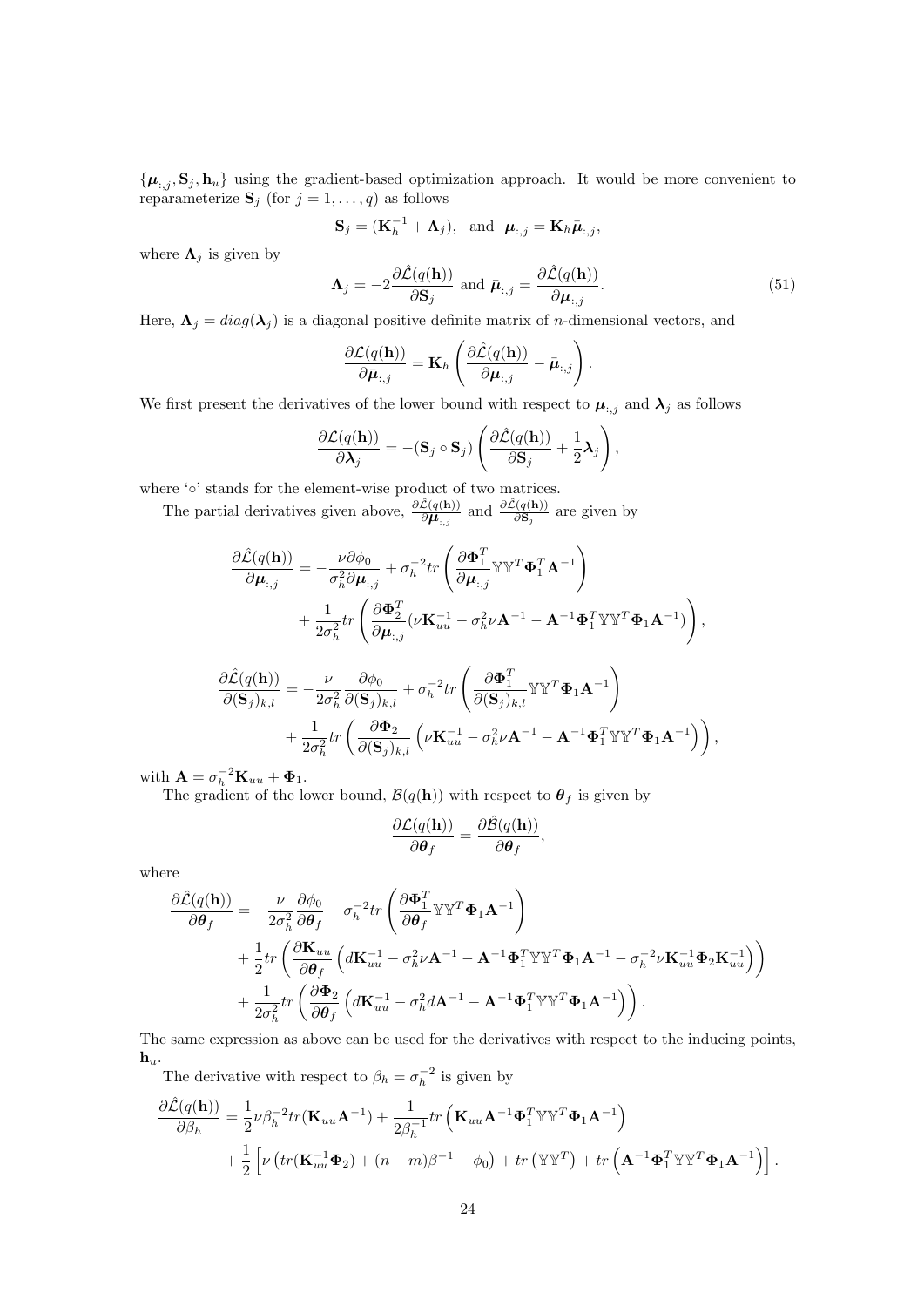## References

- <span id="page-24-0"></span>[1] Nezhad, M. M., Javadi, A. A., and Rezania, M. (2011). Modeling of contaminant transport in soils considering the effects of micro-and macro-heterogeneity. Journal of Hydrology, 404(3-4), 332-338.
- <span id="page-24-1"></span>[2] Vogel, T., Gerke, H. H., Zhang, R., and Van Genuchten, M. T. (2000). Modeling flow and transport in a two-dimensional dual-permeability system with spatially variable hydraulic properties. Journal of hydrology, 238(1-2), 78-89.
- <span id="page-24-2"></span>[3] Ballio, F., and Guadagnini, A. (2004). Convergence assessment of numerical Monte Carlo simulations in groundwater hydrology. Water resources research,  $40(4)$ .
- <span id="page-24-3"></span>[4] Mousavi Nezhad, M., Javadi, A. A., and Abbasi, F. (2011). Stochastic finite element modelling of water flow in variably saturated heterogeneous soils. International Journal for Numerical and Analytical Methods in Geomechanics, 35(12), 1389-1408.
- <span id="page-24-4"></span>[5] Farsi, M., Hosseinian-Far, A., Daneshkhah, A., & Sedighi, T. (2017). Mathematical and computational modelling frameworks for integrated sustainability assessment (ISA). In Strategic Engineering for Cloud Computing and Big Data Analytics (pp. 3-27). Springer, Cham.
- <span id="page-24-5"></span>[6] Zhang, D., and Lu, Z. (2004). An efficient, high-order perturbation approach for flow in random porous media via Karhunen–Loeve and polynomial expansions. Journal of Computational Physics, **194(2)**, 773-794.
- <span id="page-24-6"></span>[7] Gelhar, L. W. (1993). Stochastic subsurface hydrology. Prentice-Hall.
- <span id="page-24-7"></span>[8] Mousavi Nezhad, M., Javadi, A. A., Al-Tabbaa, A., and Abbasi, F. (2013). Numerical study of soil heterogeneity effects on contaminant transport in unsaturated soil (model development and validation). International Journal for Numerical and Analytical Methods in Geomechanics, 37(3), 278-298.
- <span id="page-24-8"></span>[9] Nezhad, M. M., and Javadi, A. A. (2011). Stochastic finite-element approach to quantify and reduce uncertainty in pollutant transport modeling. Journal of Hazardous, Toxic, and Radioactive Waste, 15(3), 208-215.
- <span id="page-24-9"></span>[10] Owen, N. E., Challenor, P., Menon, P. P., and Bennani, S. (2017). Comparison of surrogatebased uncertainty quantification methods for computationally expensive simulators. SIAM/ASA Journal on Uncertainty Quantification,  $5(1)$ , 403-435.
- <span id="page-24-10"></span>[11] Xiu, D., and Karniadakis, G. E. (2002). The Wiener–Askey polynomial chaos for stochastic differential equations. SIAM journal on scientific computing,  $24(2)$ , 619-644.
- <span id="page-24-11"></span>[12] Wan, X., and Karniadakis, G. E. (2005). An adaptive multi-element generalized polynomial chaos method for stochastic differential equations. Journal of Computational Physics, 209(2), 617-642.
- <span id="page-24-12"></span>[13] Bilionis, I., and Zabaras, N. (2012). Multi-output local Gaussian process regression: Applications to uncertainty quantification. Journal of Computational Physics, 231(17), 5718-5746.
- <span id="page-24-13"></span>[14] Bilionis, I., Zabaras, N., Konomi, B. A., and Lin, G. (2013). Multi-output separable Gaussian process: Towards an efficient, fully Bayesian paradigm for uncertainty quantification. Journal of Computational Physics, 241, 212-239.
- <span id="page-24-14"></span>[15] Williams, C. K., and Rasmussen, C. E. (2006). Gaussian processes for machine learning. Cambridge, MA: MIT press.
- <span id="page-24-15"></span>[16] Currin, C., Mitchell, T., Morris, M., and Ylvisaker, D. (1991). Bayesian prediction of deterministic functions, with applications to the design and analysis of computer experiments. Journal of the American Statistical Association, 86(416), 953-963.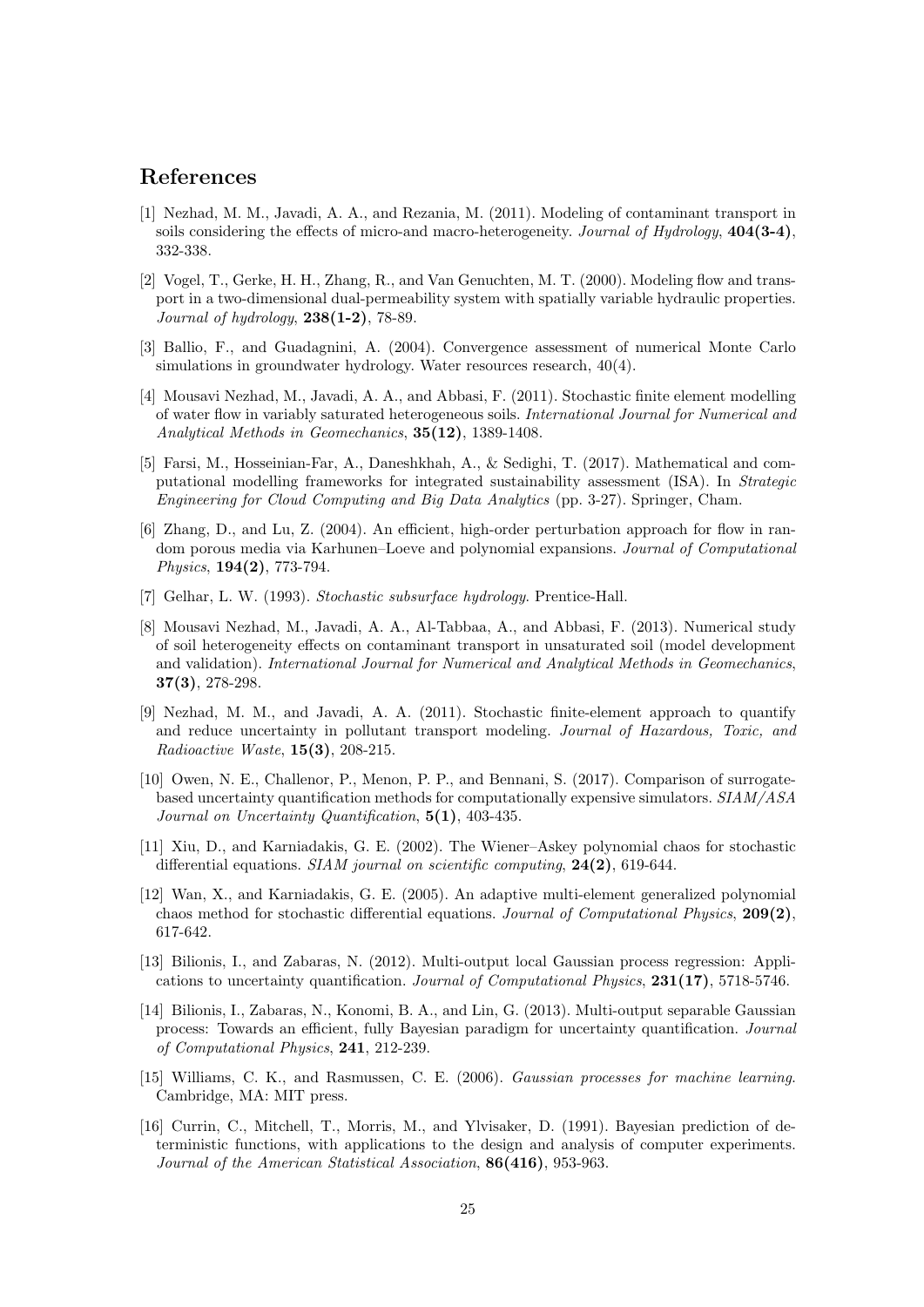- <span id="page-25-0"></span>[17] Kennedy, M. C., and O'Hagan, A. (2001). Bayesian calibration of computer models. Journal of the Royal Statistical Society: Series B (Statistical Methodology), 63(3), 425-464.
- <span id="page-25-1"></span>[18] Oakley, J., and O'Hagan, A. (2002). Bayesian inference for the uncertainty distribution of computer model outputs. Biometrika, 89(4), 769-784.
- <span id="page-25-2"></span>[19] Oakley, J. E., and O'Hagan, A. (2004). Probabilistic sensitivity analysis of complex models: a Bayesian approach. Journal of the Royal Statistical Society: Series B (Statistical Methodology), 66(3), 751-769.
- <span id="page-25-3"></span>[20] Higdon, D., Kennedy, M., Cavendish, J. C., Cafeo, J. A., and Ryne, R. D. (2004). Combining field data and computer simulations for calibration and prediction. SIAM Journal on Scientific Computing, 26(2), 448-466.
- <span id="page-25-4"></span>[21] Conti, S., and O'Hagan, A. (2010). Bayesian emulation of complex multi-output and dynamic computer models. Journal of statistical planning and inference, 140(3), 640-651.
- <span id="page-25-5"></span>[22] Fricker, T. E., Oakley, J. E., and Urban, N. M. (2013). Multivariate Gaussian process emulators with nonseparable covariance structures. Technometrics,  $55(1)$ , 47-56.
- <span id="page-25-6"></span>[23] Maniyar, D. M., Cornford, D., and Boukouvalas, A. (2007). Dimensionality reduction in the emulator setting. Technical report, Neural Computing Research Group, University of Aston.
- <span id="page-25-7"></span>[24] Higdon, D., Gattiker, J., Williams, B., and Rightley, M. (2008). Computer model calibration using high-dimensional output. Journal of the American Statistical Association, 103(482), 570- 583.
- <span id="page-25-8"></span>[25] Damianou, A. (2015). Deep Gaussian processes and variational propagation of uncertainty, a Doctoral dissertation at University of Sheffield.
- <span id="page-25-9"></span>[26] Damianou, A., and Lawrence, N. (2013). Deep Gaussian processes. In Artificial Intelligence and Statistics, pp. 207-215.
- <span id="page-25-10"></span>[27] Hensman, J., and Lawrence, N. D. (2014). Nested variational compression in deep Gaussian processes. Technical report, Computer Science Department, The University of Sheffield.
- <span id="page-25-11"></span>[28] Lawrence, N. (2005). Probabilistic non-linear principal component analysis with Gaussian process latent variable models. Journal of machine learning research, 6(Nov), 1783-1816.
- <span id="page-25-12"></span>[29] Lord, G. J., Powell, C. E., and Shardlow, T. (2014). An introduction to computational stochastic PDEs (Vol. 50). Cambridge University Press.
- <span id="page-25-13"></span>[30] Damianou, A. C., Titsias, M. K., and Lawrence, N. D. (2016). Variational inference for latent variables and uncertain inputs in Gaussian processes. The Journal of Machine Learning Research,  $17(1)$ , 1425-1486.
- <span id="page-25-14"></span>[31] Bishop, C. M. (2006). Pattern recognition and machine learning. springer.
- <span id="page-25-15"></span>[32] Snelson, E., and Ghahramani, Z. (2006). Sparse Gaussian processes using pseudo-inputs. In Advances in neural information processing systems (pp. 1257-1264).
- <span id="page-25-16"></span>[33] Titsias, M. (2009). Variational learning of inducing variables in sparse Gaussian processes. In Artificial Intelligence and Statistics (pp. 567-574).
- <span id="page-25-17"></span>[34] Titsias, M., and Lawrence, N. D. (2010). Bayesian Gaussian process latent variable model. In Proceedings of the Thirteenth International Conference on Artificial Intelligence and Statistics (pp. 844-851).
- <span id="page-25-18"></span>[35] Damianou, A., Titsias, M. K., and Lawrence, N. D. (2011). Variational Gaussian process dynamical systems. In Advances in Neural Information Processing Systems (pp. 2510-2518).